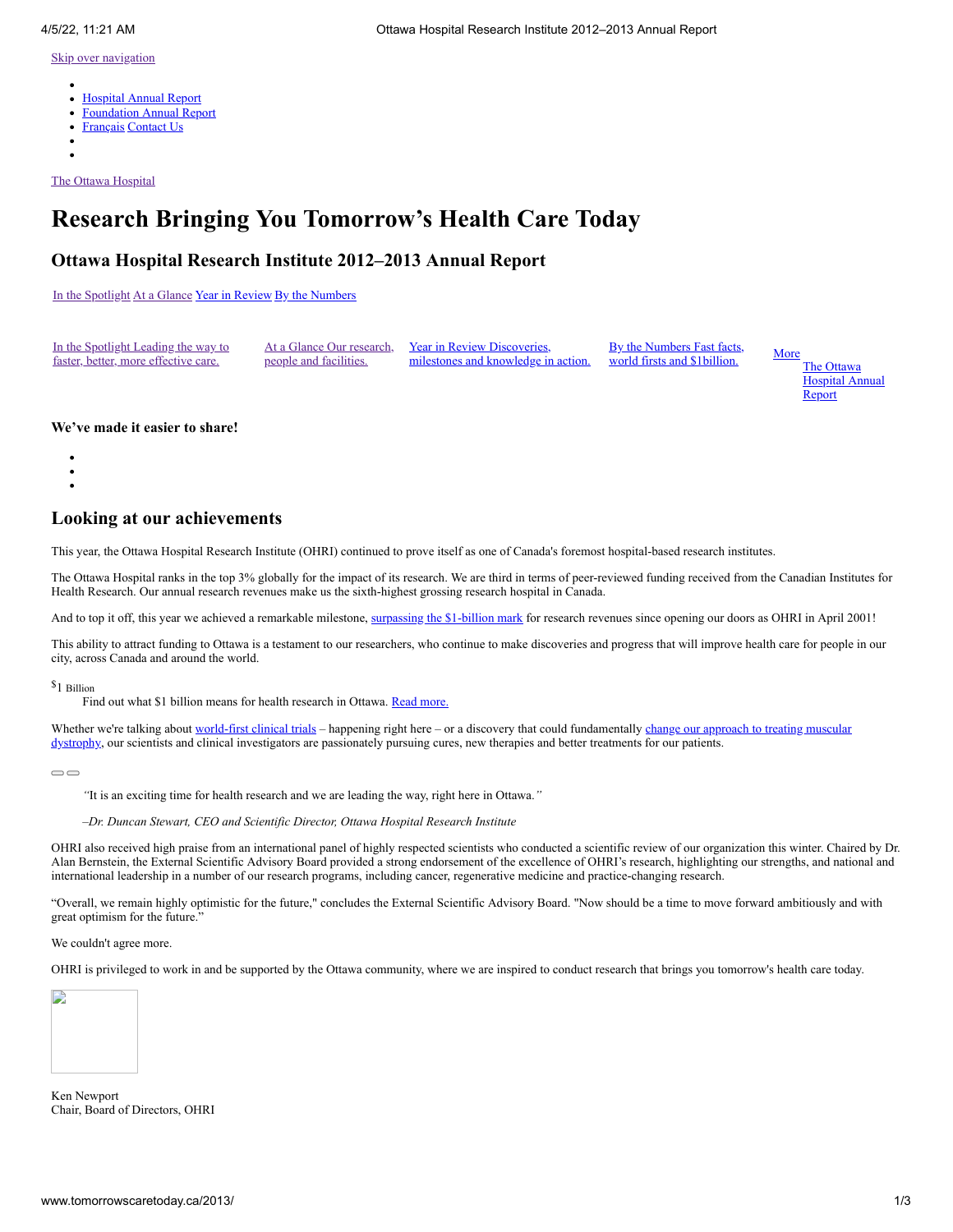

Dr. Duncan Stewart CEO and Scientific Director, OHRI Vice-President, Research, The Ottawa Hospital Professor of Medicine, University of Ottawa

### **Why Ottawa?**

 $\qquad \qquad \Box$ 

Watch the video

The Ottawa Hospital is attracting top talent to the city. View this video to see why leading clinicians and scientists chose Ottawa as the place where they want to make a difference.

 $\qquad \qquad \Box$ 

*"*I felt that collaboration was just natural here.*"*

*–Dr. Vicente Corrales-Medina*

 $\qquad \qquad \Box$ 

*"*I knew this would be a place where I could be surrounded by world-class scientists who are doing cutting-edge research and bringing the latest treatments for all of their patients.*"*

*–Dr. Angel Arnaout*

#### [© 2013 Ottawa Hospital Research Institute](http://www.tomorrowscaretoday.ca/2013/)

- [About Us](http://www.tomorrowscaretoday.ca/2013/about-us/)
- [Previous Annual Reports](http://www.tomorrowscaretoday.ca/2013/previous-reports/)
- [Privacy Information](http://www.tomorrowscaretoday.ca/2013/privacy/)
- [Ottawa Hospital Research Institute](http://www.ohri.ca/)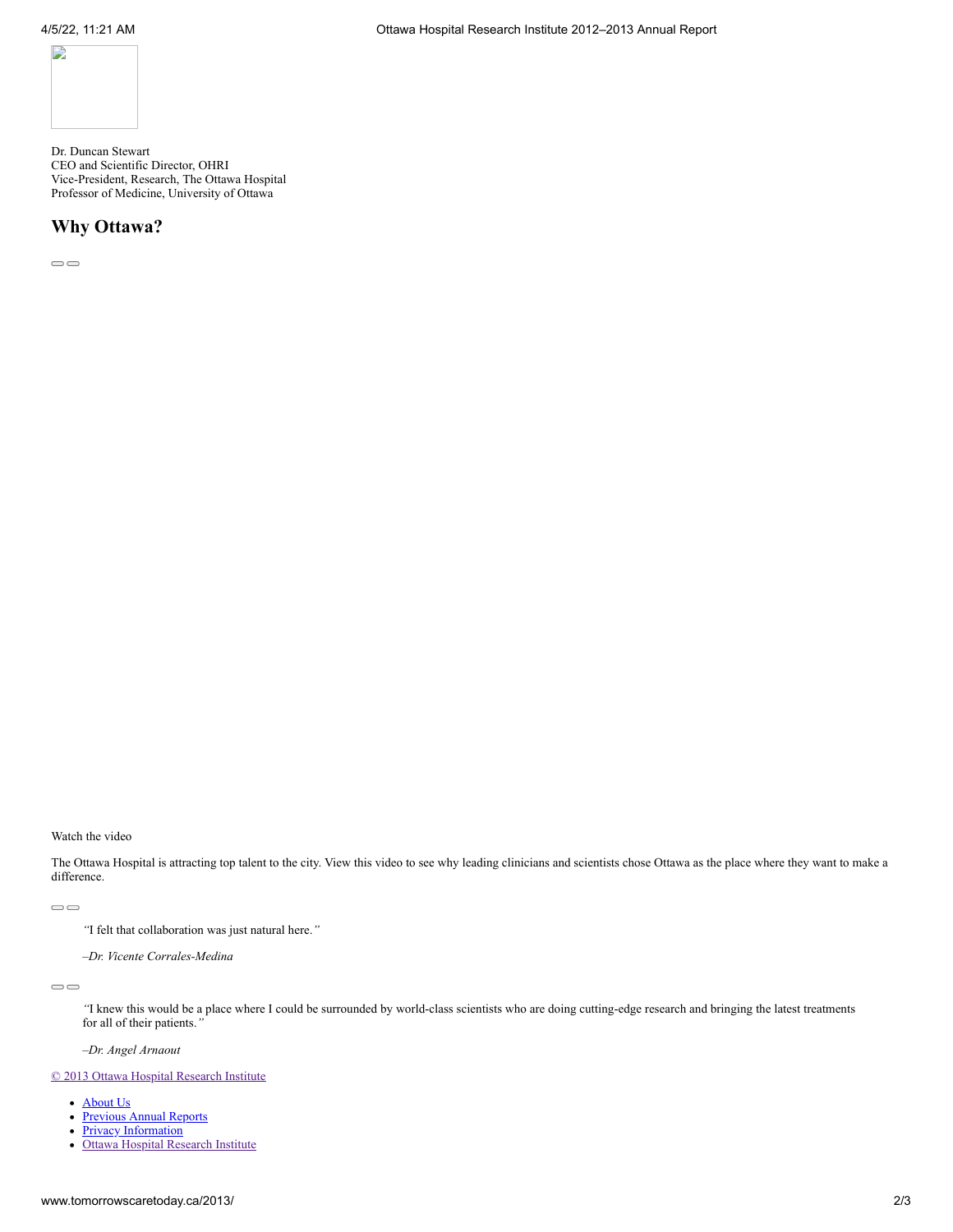[Home](http://www.tomorrowscaretoday.ca/2013/) [In the Spotlight](http://www.tomorrowscaretoday.ca/2013/spotlight/) [At a Glance](http://www.tomorrowscaretoday.ca/2013/at-a-glance/) [Year in Review](http://www.tomorrowscaretoday.ca/2013/year-in-review/) [By the Numbers](http://www.tomorrowscaretoday.ca/2013/by-the-numbers/) More

- 
- $\ddot{\cdot}$
-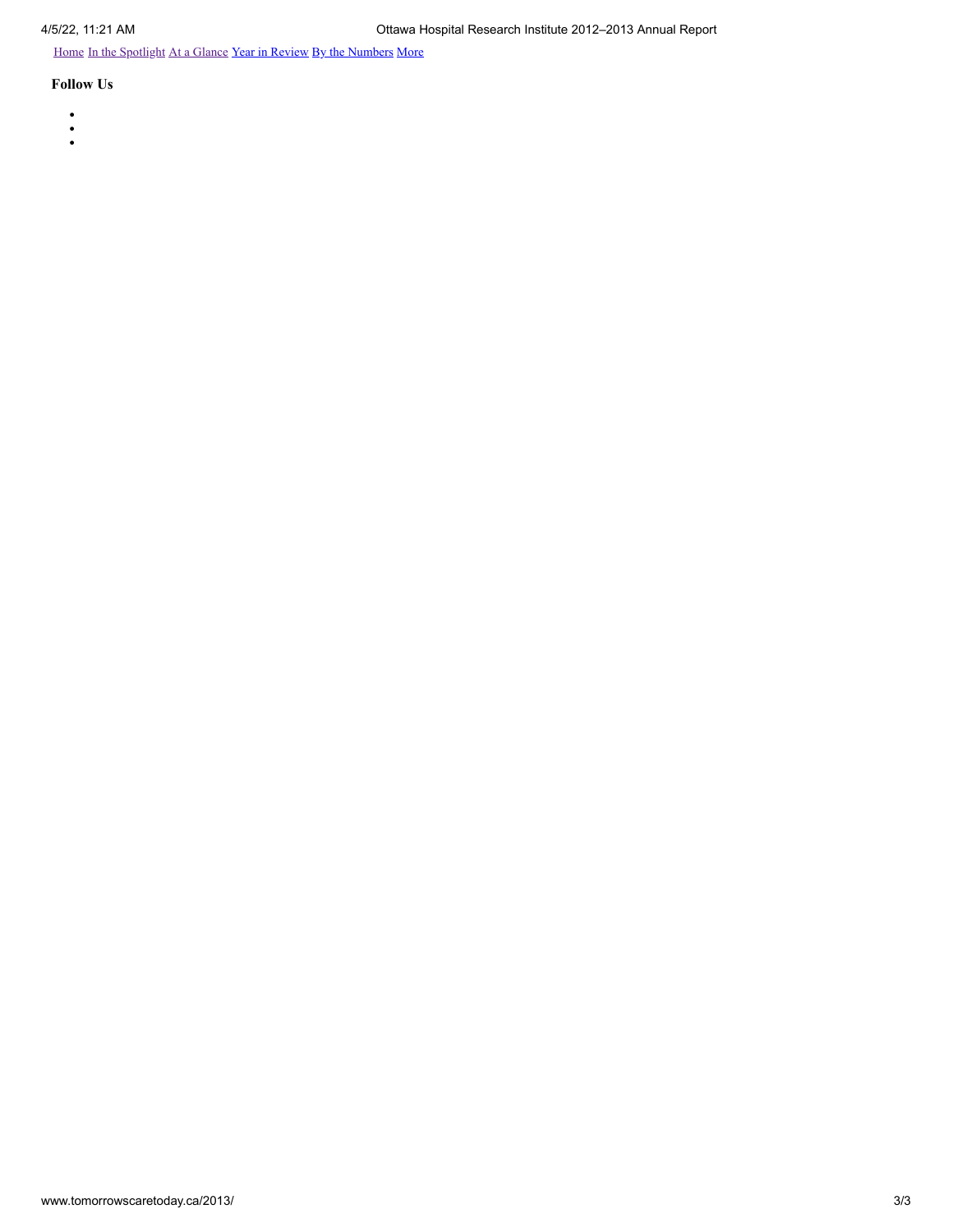- <span id="page-3-0"></span>
- [Hospital Annual Report](http://www.worldclasscare.ca/2013/about-us/)
- [Foundation Annual Report](http://ohfoundation.ca/sites/default/files/annual_report_12-13-e.pdf)
- [Français](http://www.soinsdedemain.ca/2013/about-us/) [Contact Us](http://www.tomorrowscaretoday.ca/2013/contact-us/)
- 
- 

[The Ottawa Hospital](http://www.tomorrowscaretoday.ca/2013/)

# **About Us**

# **Ottawa Hospital Research Institute 2012–2013 Annual Report**

[Vision and Strategic Research Directions](http://www.tomorrowscaretoday.ca/2013/about-us/#vision-and-strategic-research-directions) [Leadership Team](http://www.tomorrowscaretoday.ca/2013/about-us/#leadership-team)

# **Vision and Strategic Research Directions**

OHRI's vision is to give our patients and their loved ones new hope through research that is making tomorrow's health care possible today.

This vision expresses our commitment to research that is focused on and inspired by patients. We approach our work with compassion and dedication each day, knowing that every question we answer and every problem we solve could eventually impact many people, including our own loved ones.

To support our vision, we have developed two strategic research priorities:

- 1. **Regenerative and biological therapeutics:** Fostering bench-to-bedside research by turning basic discoveries in cellular and molecular biology into new regenerative and biological therapeutics to improve health.
- 2. **Practice-changing research:** Putting knowledge to work by performing high quality clinical research that can inform health decisions, and ensuring that results are optimally applied to improve health.

We have also developed a crosscutting strategic research theme on vascular health, which is designed to foster an exciting area of research that focuses on the role of blood vessels in health and disease. This theme cuts across all of our existing programs, fits well with our partners and addresses a major challenge for the health and wellbeing of Canadians.

# **Leadership Team**

OHRI is a not-for-profit corporation governed by a Board of Directors that includes members of the University of Ottawa, The Ottawa Hospital and the community.

# **Board Chair**

• Ken Newport, Biotech Entrepreneur

# **Board Vice-Chair and Treasurer**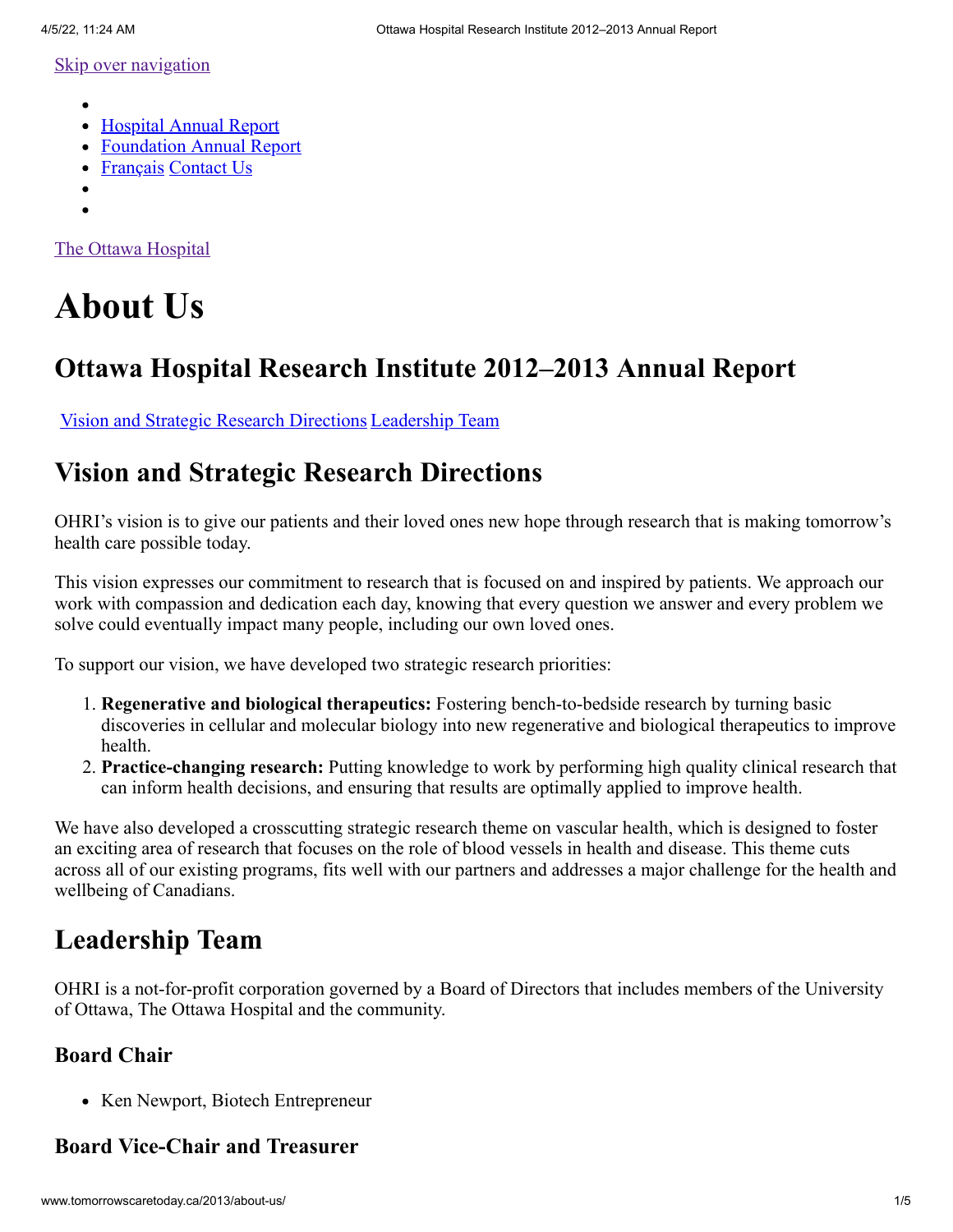• Ian Mumford, Chief Operating Officer, Canadian Blood Services

# **Board of Directors**

- Dr. Jacques Bradwejn, Dean, Faculty of Medicine, University of Ottawa
- Christa Casey, Partner & Director of the Not-for-Profit Sector Ottawa, Welch LLP
- Ian Curry, President and CEO, DNA Genotek
- Gary Hannah, President and CEO , Vocantas
- Don Hewson, President and CEO, HBS Marketing
- Dr. Jack Kitts, President and CEO, The Ottawa Hospital
- Louis Lamontagne, Entrepreneur
- Sylvie Lauzon, Dean, Faculty of Health Sciences, University of Ottawa
- Rose Lipiec Montoya, Financial Planner, TD Waterhouse Financial Planning
- Randall Marusyk, Managing Partner, MBM Intellectual Property Law
- Dr. Mona Nemer, Vice-President, Research, University of Ottawa
- Brian Radburn, CFO, Panacis
- Dr. Duncan Stewart, CEO and Scientific Director, Ottawa Hospital Research Institute, Vice-President of Research, The Ottawa Hospital and Professor of Medicine, University of Ottawa
- Bashir Surani, Member of The Ottawa Hospital Board of Governors
- D. Lynne Watt, Partner, Gowling Lafleur Henderson LLP
- Shirley Westeinde, Chair, Westeinde Group of Companies

# **Senior Management Team**

OHRI's senior management team provides scientific and administrative leadership.



Dr. Duncan Stewart CEO and Scientific Director



Dr. Rashmi Kothary Deputy Scientific Director

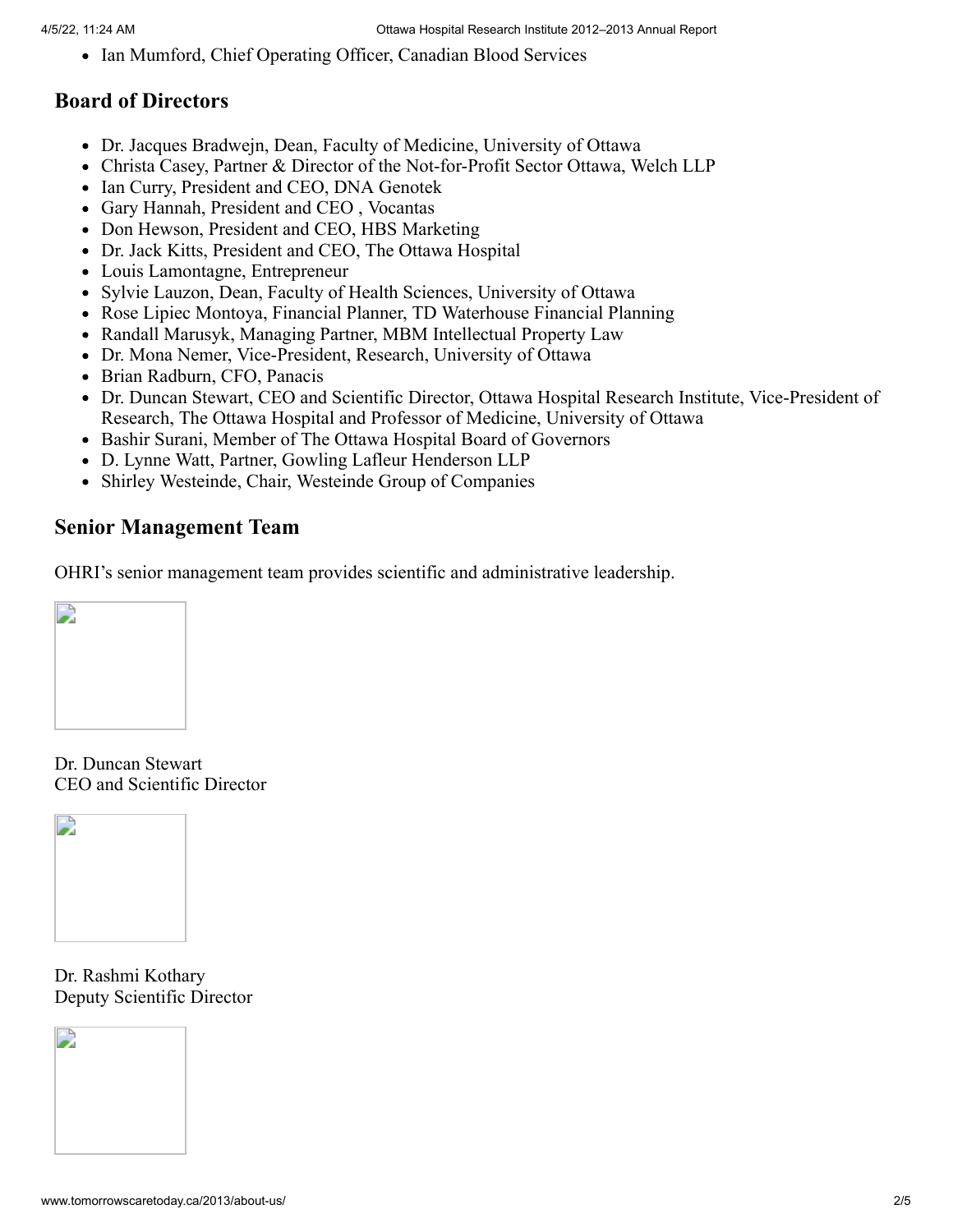Dr. Jay Baltz Associate Scientific Director, Trainees



Dr. Dean Fergusson Program Director, Clinical Epidemiology



Dr. Antoine Hakim Program Director, Neuroscience



Robert Hanlon Chief Operating Officer



Dr. Michael McBurney Program Director, Cancer Therapeutics



Dr. Leo Renaud Associate Scientific Director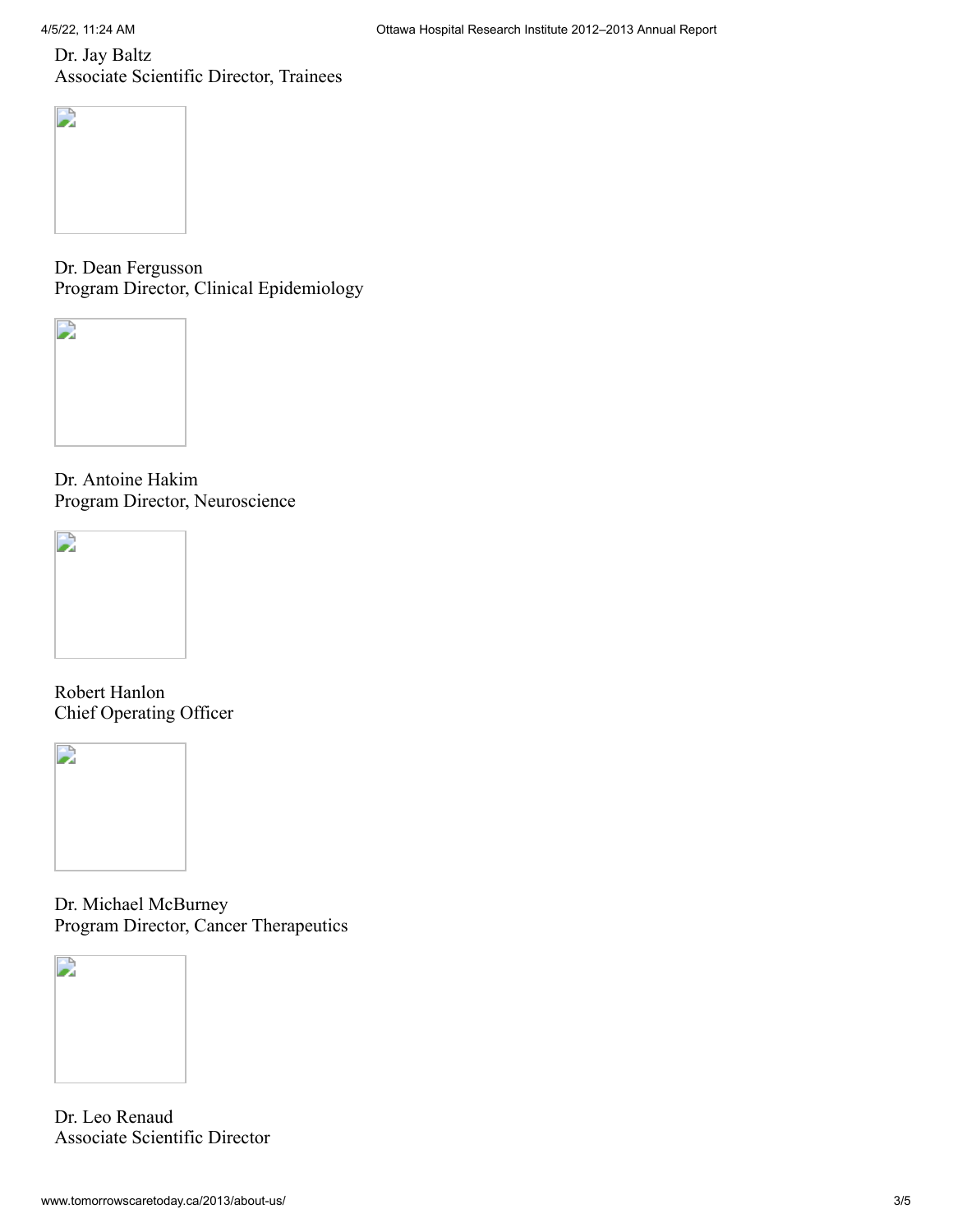

Dr. Michael Rudnicki Program Director, Regenerative Medicine



Dr. Alexander Sorisky Program Director, Chronic Disease



Dr. Valerie Wallace Program Director, Vision

- [Repairing a Damaged Immune System](http://www.tomorrowscaretoday.ca/2013/spotlight/#repairing-a-damaged-immune-system)
- [Rapid Diagnosis, Reduced Anxiety](http://www.tomorrowscaretoday.ca/2013/spotlight/#rapid-diagnosis-reduced-anxiety)
- [Healthier Moms, Healthier Babies](http://www.tomorrowscaretoday.ca/2013/spotlight/#healthier-moms-healthier-babies)
- [Our Research](http://www.tomorrowscaretoday.ca/2013/at-a-glance/#our-research)
- [Our People](http://www.tomorrowscaretoday.ca/2013/at-a-glance/#our-people)
- [Our Faciliity](http://www.tomorrowscaretoday.ca/2013/at-a-glance/#our-facility)
- [Research Improving Health Today](http://www.tomorrowscaretoday.ca/2013/year-in-review/#research-improving-health-today)
- [Research Providing Hope for Tomorrow](http://www.tomorrowscaretoday.ca/2013/year-in-review/#research-providing-hope-for-tomorrow)
- [Milestones and Recognition](http://www.tomorrowscaretoday.ca/2013/year-in-review/#milestones-and-recognition)
- [\\$1 Billion of Health Research](http://www.tomorrowscaretoday.ca/2013/by-the-numbers/#billion-dollar-story)
- [A Numbers Story](http://www.tomorrowscaretoday.ca/2013/by-the-numbers/#a-numbers-story)
- [Financials](http://www.tomorrowscaretoday.ca/2013/by-the-numbers/#financials)
- [Home](http://www.tomorrowscaretoday.ca/2013/)
- [About Us](http://www.tomorrowscaretoday.ca/2013/about-us/)
- [Previous Annual Reports](http://www.tomorrowscaretoday.ca/2013/previous-reports/)
- <span id="page-6-0"></span>• [Privacy Information](http://www.tomorrowscaretoday.ca/2013/privacy/)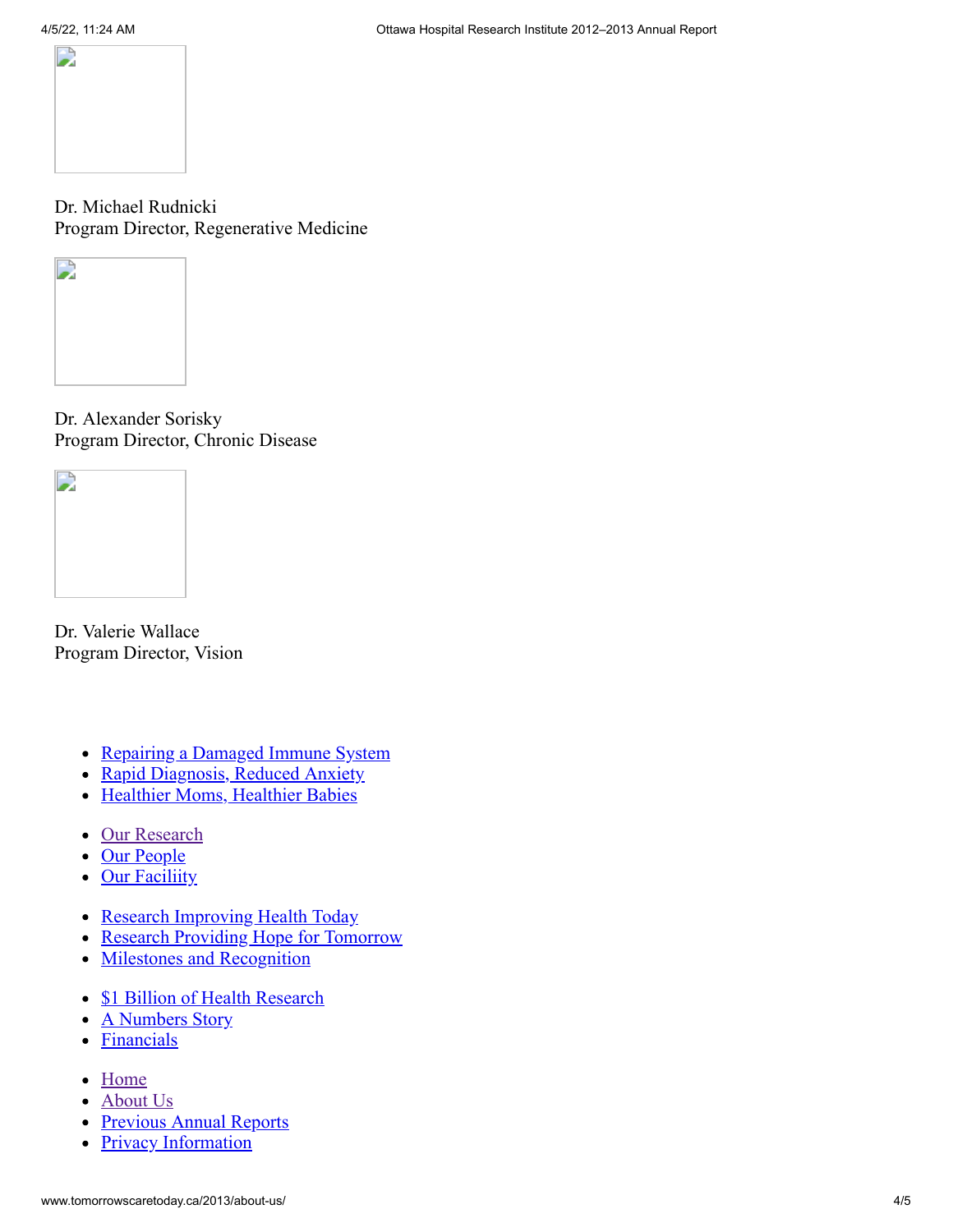[© 2013 Ottawa Hospital Research Institute](http://www.tomorrowscaretoday.ca/2013/)

- [About Us](http://www.tomorrowscaretoday.ca/2013/about-us/)
- [Previous Annual Reports](http://www.tomorrowscaretoday.ca/2013/previous-reports/)
- [Privacy Information](http://www.tomorrowscaretoday.ca/2013/privacy/)
- [Ottawa Hospital Research Institute](http://www.ohri.ca/)

[Home](http://www.tomorrowscaretoday.ca/2013/) [In the Spotlight](http://www.tomorrowscaretoday.ca/2013/spotlight/) [At a Glance](http://www.tomorrowscaretoday.ca/2013/at-a-glance/) [Year in Review](http://www.tomorrowscaretoday.ca/2013/year-in-review/) [By the Numbers](http://www.tomorrowscaretoday.ca/2013/by-the-numbers/) [More](#page-3-0)

- $\bullet$
- $\bullet$
- $\bullet$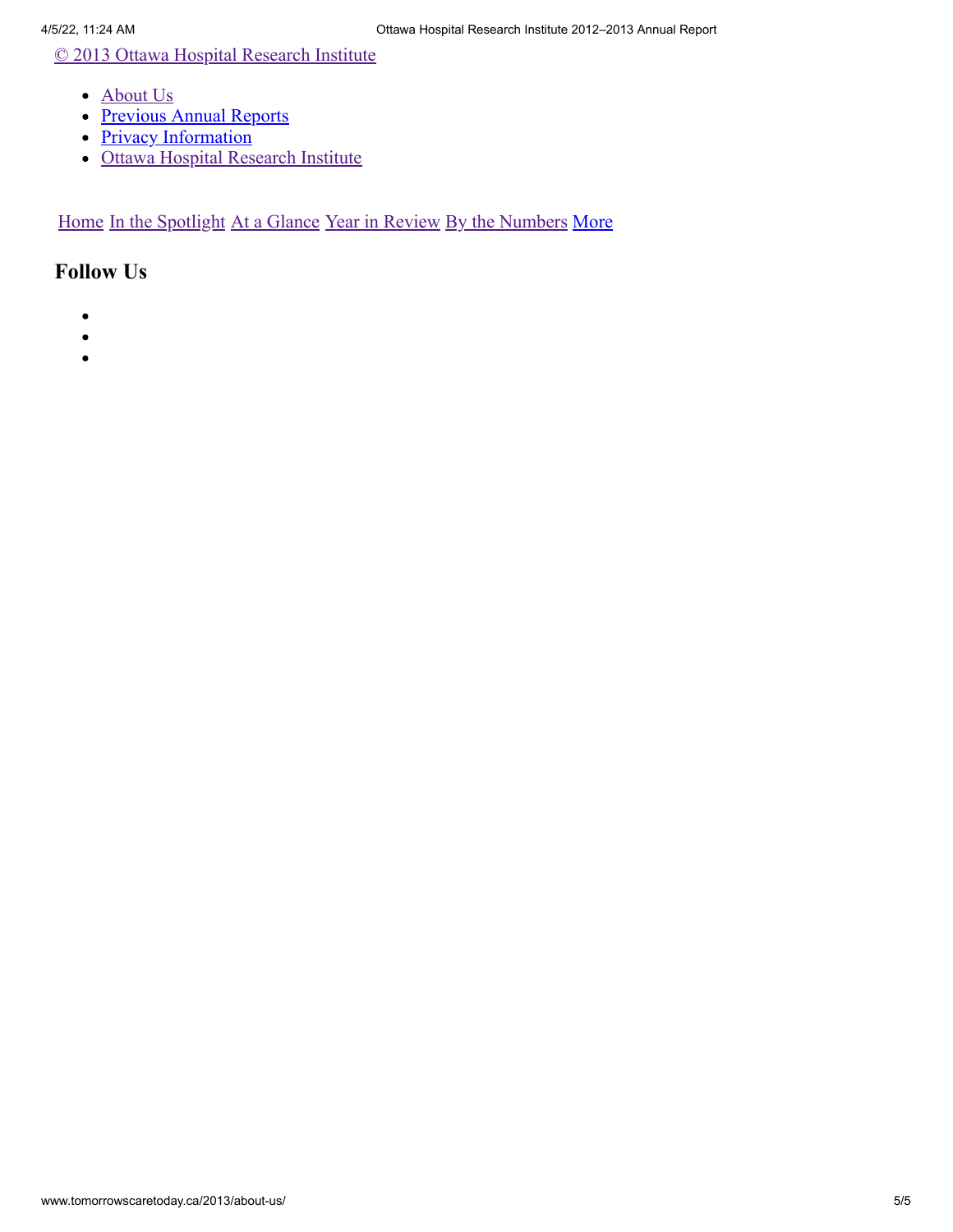- <span id="page-8-0"></span>
- [Hospital Annual Report](http://www.worldclasscare.ca/2013/at-a-glance/)  $\bullet$
- [Foundation Annual Report](http://ohfoundation.ca/sites/default/files/annual_report_12-13-e.pdf)
- [Français](http://www.soinsdedemain.ca/2013/at-a-glance/) [Contact Us](http://www.tomorrowscaretoday.ca/2013/contact-us/)
- 
- $\bullet$

[The Ottawa Hospital](http://www.tomorrowscaretoday.ca/2013/)

# **At a Glance**

# **Ottawa Hospital Research Institute 2012–2013 Annual Report**

# [Our Research](http://www.tomorrowscaretoday.ca/2013/at-a-glance/#our-research) [Our People](http://www.tomorrowscaretoday.ca/2013/at-a-glance/#our-people) [Our Facility](http://www.tomorrowscaretoday.ca/2013/at-a-glance/#our-facility)

[The Ottawa Hospital](http://www.ottawahospital.on.ca/) Research Institute (OHRI) is the research arm of The Ottawa Hospital and an affiliated institute of the [University of Ottawa.](http://www.uottawa.ca/) Our research is focused on answering important health questions and translating new findings into benefits for patients and the community. Our goal is to make tomorrow's health care possible today; bringing new hope to our patients, while advancing health research at a global level.

With more than 1,735 scientists, clinical investigators, trainees and staff, as well as total annual revenues of more than \$106 million, OHRI is one of the foremost Canadian hospital-based research institutes.

\$1 Billion

 $\bigcirc$ 

is the revenue milestone OHRI passed this year, since its start as the research arm of the The Ottawa Hospital on April 1, 2001.

[Read more.](http://www.tomorrowscaretoday.ca/2013/by-the-numbers/#billion-dollar-story)

- [Repairing a Damaged Immune System](http://www.tomorrowscaretoday.ca/2013/spotlight/#repairing-a-damaged-immune-system)
- [Rapid Diagnosis, Reduced Anxiety](http://www.tomorrowscaretoday.ca/2013/spotlight/#rapid-diagnosis-reduced-anxiety)
- [Healthier Moms, Healthier Babies](http://www.tomorrowscaretoday.ca/2013/spotlight/#healthier-moms-healthier-babies)
- [Our Research](http://www.tomorrowscaretoday.ca/2013/at-a-glance/#our-research)
- [Our People](http://www.tomorrowscaretoday.ca/2013/at-a-glance/#our-people)
- [Our Faciliity](http://www.tomorrowscaretoday.ca/2013/at-a-glance/#our-facility)
- [Research Improving Health Today](http://www.tomorrowscaretoday.ca/2013/year-in-review/#research-improving-health-today)
- [Research Providing Hope for Tomorrow](http://www.tomorrowscaretoday.ca/2013/year-in-review/#research-providing-hope-for-tomorrow)
- [Milestones and Recognition](http://www.tomorrowscaretoday.ca/2013/year-in-review/#milestones-and-recognition)
- [\\$1 Billion of Health Research](http://www.tomorrowscaretoday.ca/2013/by-the-numbers/#billion-dollar-story)
- [A Numbers Story](http://www.tomorrowscaretoday.ca/2013/by-the-numbers/#a-numbers-story)
- [Financials](http://www.tomorrowscaretoday.ca/2013/by-the-numbers/#financials)
- [Home](http://www.tomorrowscaretoday.ca/2013/)
- [About Us](http://www.tomorrowscaretoday.ca/2013/about-us/)
- [Previous Annual Reports](http://www.tomorrowscaretoday.ca/2013/previous-reports/)
- [Privacy Information](http://www.tomorrowscaretoday.ca/2013/privacy/)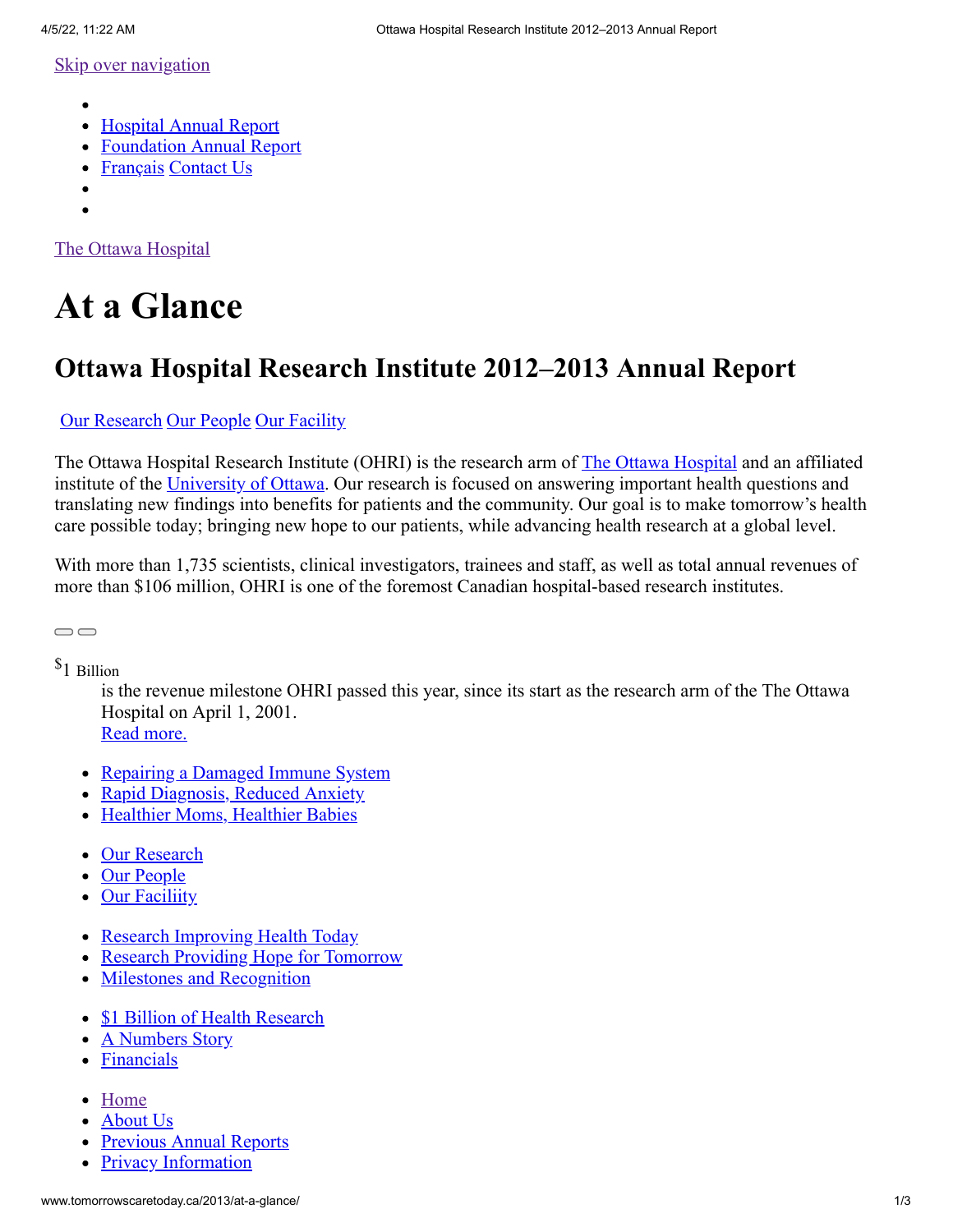# <span id="page-9-0"></span>**Our Research**

Our scientists, clinical investigators, trainees and staff are investigating virtually every major disease and condition. Our research spans the full spectrum of health science, from basic molecular biology and epidemiology, to clinical trials and the development of new therapies, to health services and knowledge translation research.

Recognized as one of the top research hospitals in Canada, OHRI has 1,916 active research projects, 883 active research grants, contracts and salary awards, and 455 active clinical trials. We also have 43 active patent families under management.

 $\bigcirc$ 

184 agencies & companies

funded the research of our scientists and investigators this past year. [See "A Numbers Story".](http://www.tomorrowscaretoday.ca/2013/by-the-numbers/#a-numbers-story)

# **OHRI's research programs**

[Cancer Therapeutics](http://www.ohri.ca/Programs/cancer_therapeutics/default.asp) [Chronic Disease](http://www.ohri.ca/Programs/ChronicDisease/default.asp) [Clinical Epidemiology](http://www.ohri.ca/programs/clinical_epidemiology/default.asp) [Neuroscience](http://www.ohri.ca/Programs/neuroscience/default.asp) [Regenerative Medicine](http://www.ohri.ca/programs/Regenerative_Medicine/default.asp) [Vision](http://www.ohri.ca/programs/vision/default.asp)

# **Our People**

Research is a team activity at OHRI, involving scientists, clinical investigators, trainees and specialized support staff. Patients also play a crucial role in research by volunteering for studies and providing inspiration and ideas for improving care.

# **110 Scientists**

OHRI has 110 scientists leading teams of five to 30 people each. Scientists have MDs, PhDs, or both, and spend the majority of their time on research. All OHRI scientists are also professors at the University of Ottawa and many are active physicians at The Ottawa Hospital.

# **450 Investigators**

Investigators are generally physicians, nurses, or other health-care professionals at The Ottawa Hospital. They devote significant time to research while also being very active in clinical practice. OHRI has more than 450 investigators.

```
\bigcirc
```
20 visiting scientists

came to OHRI to develop and enhance their scientific skills in areas where OHRI scientists are leaders in their field.

# **475 Trainees**

OHRI has 475 trainees who conduct much of the hands-on research at OHRI and come up with many of the innovative ideas for new studies. Trainees include graduate students, postdoctoral fellows, undergraduates, summer students and volunteers. Most are undertaking research at OHRI as part of a degree at the University of Ottawa.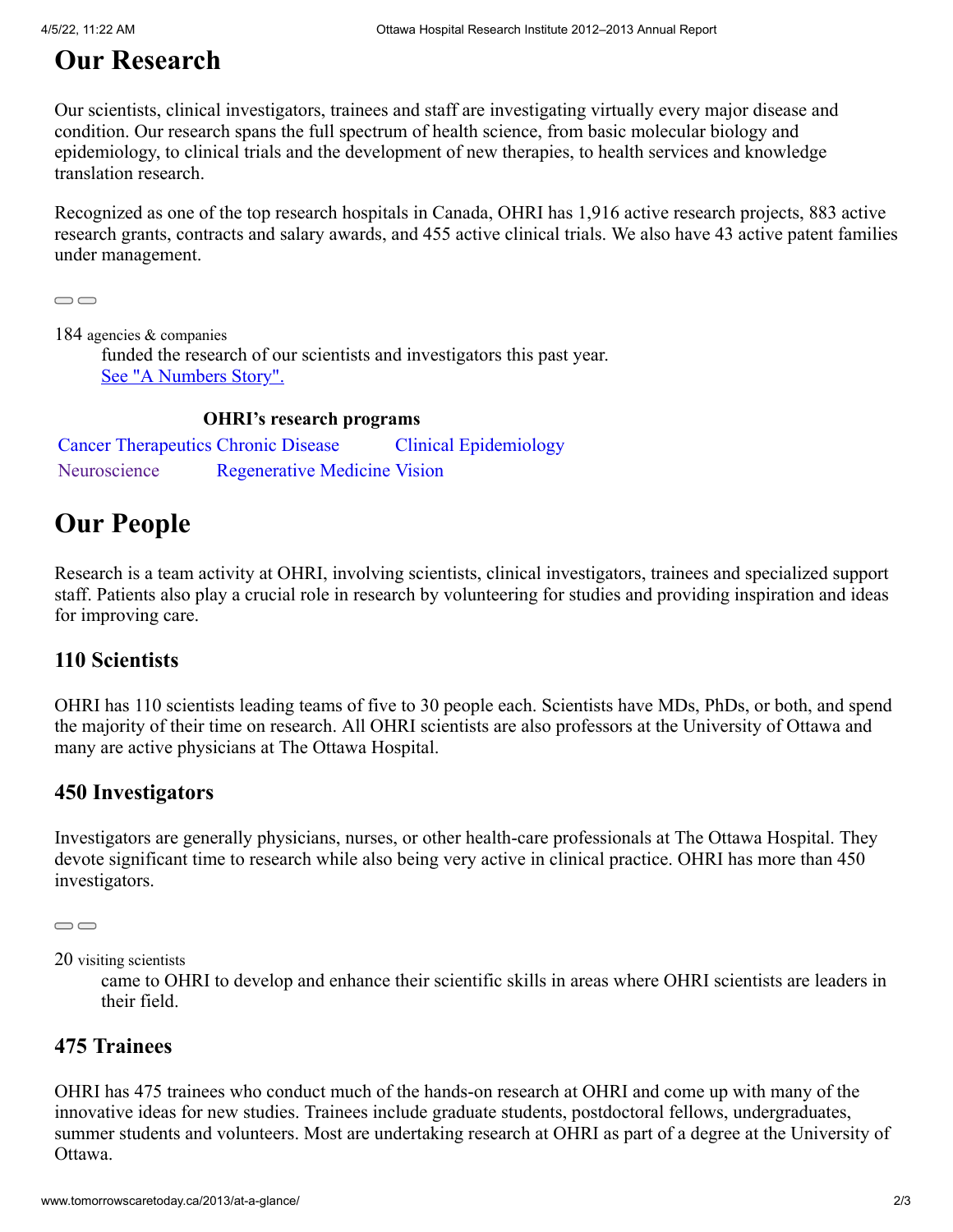# **702 Support staff**

OHRI depends on more than 700 highly specialized support staff to conduct groundbreaking research. Support staff members coordinate clinical trials, manage research programs and operate sophisticated laboratory equipment. They also take care of health and safety, commercialization, finance and other areas of administration.

# **Our Facility**

OHRI is a multi-sited research facility based at The Ottawa Hospital's Civic, General and Riverside campuses, with additional space at the University of Ottawa's Faculty of Medicine. With 230,000 square feet of dedicated basic and clinical research space, OHRI has a number of specialized facilities, including the **Sprott Centre for** Stem Cell Research, the [Centre for Innovative Cancer Research](http://www.ohri.ca/newsroom/newsstory.asp?ID=258), the [Centre for Practice-Changing Research](http://www.ohri.ca/newsroom/newsstory.asp?ID=286) and several Good Manufacturing Practice Laboratories.

*Note: All figures on this page are as of March 31, 2013, except where noted.*

 $\qquad \qquad \qquad \qquad \Box$ 

**654** physicians at The Ottawa Hospital were involved in research pursuits this year. In 2001, this number was well under 100.

[© 2013 Ottawa Hospital Research Institute](http://www.tomorrowscaretoday.ca/2013/)

- [About Us](http://www.tomorrowscaretoday.ca/2013/about-us/)
- [Previous Annual Reports](http://www.tomorrowscaretoday.ca/2013/previous-reports/)
- [Privacy Information](http://www.tomorrowscaretoday.ca/2013/privacy/)
- [Ottawa Hospital Research Institute](http://www.ohri.ca/)

[Home](http://www.tomorrowscaretoday.ca/2013/) [In the Spotlight](http://www.tomorrowscaretoday.ca/2013/spotlight/) [At a Glance](http://www.tomorrowscaretoday.ca/2013/at-a-glance/) [Year in Review](http://www.tomorrowscaretoday.ca/2013/year-in-review/) [By the Numbers](http://www.tomorrowscaretoday.ca/2013/by-the-numbers/) [More](#page-8-0)

- 
- 
-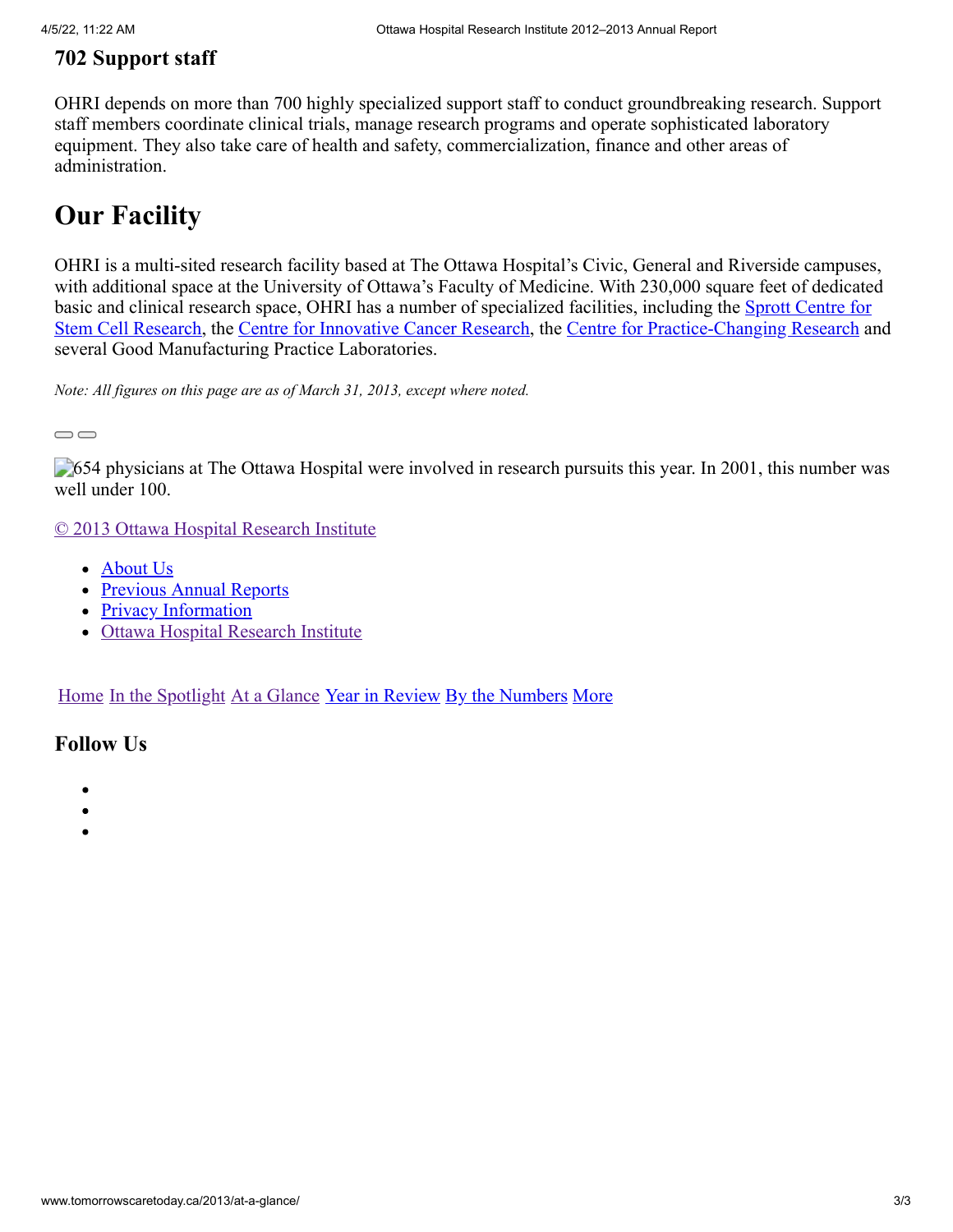- $\bullet$ [Hospital Annual Report](http://www.worldclasscare.ca/2013/year-in-review/)
- [Foundation Annual Report](http://ohfoundation.ca/sites/default/files/annual_report_12-13-e.pdf)
- [Français](http://www.soinsdedemain.ca/2013/year-in-review/) [Contact Us](http://www.tomorrowscaretoday.ca/2013/contact-us/)
- 
- 

[The Ottawa Hospital](http://www.tomorrowscaretoday.ca/2013/)

# **Year in Review**

# **Ottawa Hospital Research Institute 2012–2013 Annual Report**

[Research Improving Health Today](http://www.tomorrowscaretoday.ca/2013/year-in-review/#research-improving-health-today) [Research Providing Hope for Tomorrow](http://www.tomorrowscaretoday.ca/2013/year-in-review/#research-providing-hope-for-tomorrow) [Milestones and Recognition](http://www.tomorrowscaretoday.ca/2013/year-in-review/#milestones-and-recognition)

The year 2012–2013 was another exciting time for discovery, collaboration and world firsts at OHRI.

Whether it was developing an iPhone app to help parents manage their children's immunizations or a making a discovery about stem cells that could profoundly affect how we approach obesity, our dedicated team of scientists and clinician-investigators is working to improve health care today and answer questions that will lead to exciting treatments for tomorrow.

#### **Cottawa Hospital Research Institute**

#### [Explore The Ottawa Hospital's Year in Review](http://www.worldclasscare.ca/2013/year-in-review/)

The Ottawa Hospital is one of the top research hospitals in the country when it comes to attracting external funding . We have state-of-the-art facilities and the talent to do great things; to answer the big questions and make the major advances that bring you tomorrow's health care today.

 $\bigcirc$ 

#### \$1 Billion

is the revenue milestone OHRI passed this year, since its start as the research arm of the The Ottawa Hospital on April 1, 2001. [Read more.](http://www.tomorrowscaretoday.ca/2013/by-the-numbers/#billion-dollar-story)

"We have great momentum and are making huge strides in finding the solutions, making the breakthroughs and ushering in new therapies that were inconceivable only 10 years ago," says Dr. Duncan Stewart, CEO and Scientific Director of the Ottawa Hospital Research Institute. "It is an exciting time for health research and we are help leading the way, right here in Ottawa."

 $\bigcirc$ 

*"*It is an exciting time for health research and we are leading the way, right here in Ottawa.*"*

*–Dr. Duncan Stewart, CEO and Scientific Director, Ottawa Hospital Research Institute*

- [Repairing a Damaged Immune System](http://www.tomorrowscaretoday.ca/2013/spotlight/#repairing-a-damaged-immune-system)
- [Rapid Diagnosis, Reduced Anxiety](http://www.tomorrowscaretoday.ca/2013/spotlight/#rapid-diagnosis-reduced-anxiety)
- [Healthier Moms, Healthier Babies](http://www.tomorrowscaretoday.ca/2013/spotlight/#healthier-moms-healthier-babies)
- [Our Research](http://www.tomorrowscaretoday.ca/2013/at-a-glance/#our-research)
- [Our People](http://www.tomorrowscaretoday.ca/2013/at-a-glance/#our-people)
- **[Our Faciliity](http://www.tomorrowscaretoday.ca/2013/at-a-glance/#our-facility)**
- [Research Improving Health Today](http://www.tomorrowscaretoday.ca/2013/year-in-review/#research-improving-health-today)
- [Research Providing Hope for Tomorrow](http://www.tomorrowscaretoday.ca/2013/year-in-review/#research-providing-hope-for-tomorrow)  $\bullet$
- [Milestones and Recognition](http://www.tomorrowscaretoday.ca/2013/year-in-review/#milestones-and-recognition)
- **[\\$1 Billion of Health Research](http://www.tomorrowscaretoday.ca/2013/by-the-numbers/#billion-dollar-story)**
- [A Numbers Story](http://www.tomorrowscaretoday.ca/2013/by-the-numbers/#a-numbers-story)
- $\bullet$ **[Financials](http://www.tomorrowscaretoday.ca/2013/by-the-numbers/#financials)**
- [Home](http://www.tomorrowscaretoday.ca/2013/)
- [About Us](http://www.tomorrowscaretoday.ca/2013/about-us/)
- [Previous Annual Reports](http://www.tomorrowscaretoday.ca/2013/previous-reports/)
- [Privacy Information](http://www.tomorrowscaretoday.ca/2013/privacy/)

## <span id="page-11-0"></span>**Research Improving Health Today**

### **Calculating how our unhealthy habits take years off our lives**

Dr. Doug Manuel and his team have published two tools that help us understand how small decisions we make every day can have a significant effect on our lives. In 2012, the [life expectancy calculator](http://www.ohri.ca/newsroom/newsstory.asp?ID=308) accompanied a study that suggests five unhealthy habits of Ontarians are costing them 7.5 years of life. If everyone modified only their most important health risk, overall life expectancy would increase by up to 3.7 years. (See *[Toronto Star](http://www.thestar.com/living/health/article/1154349--ontarians-cutting-their-lifespan-by-7-5-years)* or *[Globe and Mail](http://www.theglobeandmail.com/life/health/new-health/andre-picard/five-unhealthy-habits-sending-us-to-an-early-grave/article2388798/?utm_medium=Feeds%3A%20RSS%2FAtom&utm_source=Life&utm_content=2388798)*.) In 2013, Dr. Manuel introduced the Salt [Calculator to help us track the amount of salt we're eating and identify the main sources of sodium in our diets. \(See](http://www.projectbiglife.ca/) *[Globe and Mail](http://www.theglobeandmail.com/life/health-and-fitness/health-navigator/new-online-salt-calculator-aims-to-lower-canadians-sodium-intake/article9477552/?cmpid=rss1)* and CBC's *[Marketplace](http://www.cbc.ca/news/health/story/2013/03/07/marketplace-sodium.html)*.)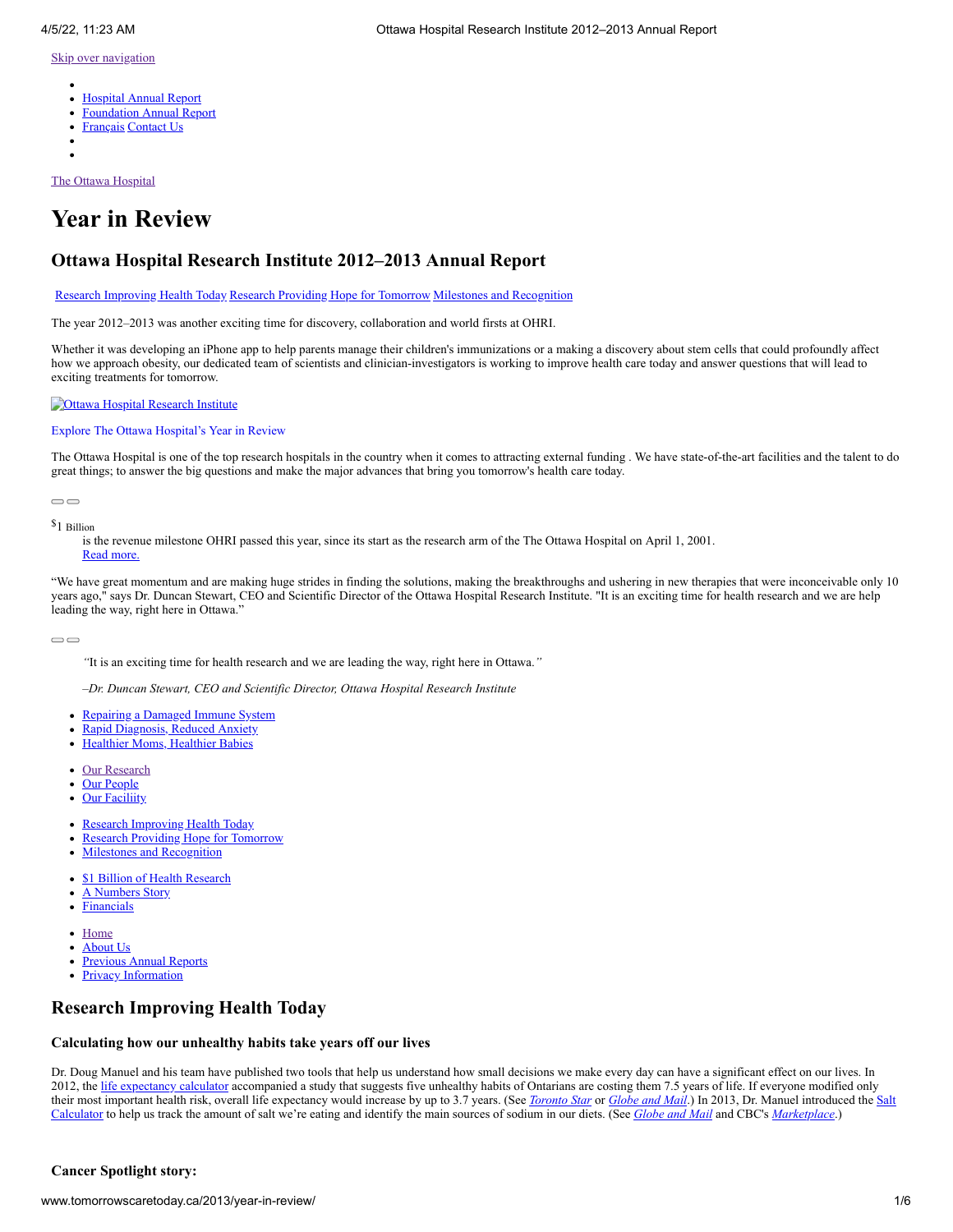Rapid diagnosis, reduced anxiety: Find out about an innovative program offering fast-track results for women at the highest risk of breast cancer

 $\bigcirc$ 

Watch the video

#### **New iPhone app helps you track immunizations**

Is it time to say goodbye to the yellow card, that iconic paper method of recording vaccinations? Thanks to an [iPhone app called ImmunizeON,](http://www.ohri.ca/newsroom/newsstory.asp?ID=327) that time may be near. Developed under the direction of Dr. Kumanan Wilson, the app is designed to make keeping track of children's vaccinations easier by putting this important information literally at your fingertips. It also sends out reminders and alerts, as well as providing credible information on vaccines and what to do in case of an adverse reaction. The project has attracted significant interest from public health agencies across the country and Dr. Wilson is actively working to improve its reach and functionality. (See *[Toronto Star](http://www.thestar.com/living/article/1294096--immunization-records-at-parents-fingertips-with-new-app)*.) The app is free and <u>available on iTunes</u>.

App icon for ImmunizeON

 $\qquad \qquad \qquad \qquad \Box$ 

*"*While the paper yellow card remains the official vaccination record, we hope this app will make it easier for parents to keep track of their children's vaccinations.*"*

*–Dr. Kumanan Wilson*

#### **Flu shot during pregnancy has unexpected benefits**

Physicians and researchers from Ottawa published [a large study showing that a flu shot during pregnancy provides unanticipated benefits to the baby.](http://www.ohri.ca/newsroom/newsstory.asp?ID=316) Specifically, H1N1 vaccination during the pandemic was associated with a significantly reduced risk of stillbirth, preterm birth and extremely small babies at birth. "Pregnant women are generally very, very careful about what they put into their bodies. For health-care providers like me, such a large-scale study that shows no adverse perinatal outcomes resulting from the H1N1 flu vaccine will be extremely helpful when discussing maternal vaccination," says co-author Dr. Mark Walker, a senior scientist at OHRI, a high[risk obstetrician at The Ottawa Hospital, and a professor and Tier One Research Chair in Perinatal Research at the University of Ottawa. \(See](http://www.ottawacitizen.com/technology/shot+moms+risk+stillbirths+premature+births+study/6661231/story.html) *[New York Times](http://well.blogs.nytimes.com/2012/05/21/shot-protects-against-more-than-the-flu-for-pregnant-women/)* and *Ottawa Citizen*.)

Dr. David Moher, one of the driving forces behind SPIRIT 2013

#### **The guiding SPIRIT of doing science right**

OHRI continues to play a leading role in international efforts to ensure that studies and trials are asking the right questions, conducted with rigour and reported with [integrity — all of which improve the value resulting from the considerable investments that go into clinical trials. The SPIRIT 2013 Statement received endorsement from](http://www.spirit-statement.org/about-spirit/spirit-endorsement/) high-profile journals, such as *The Lancet*, *BMJ* and the *Annals of Internal Medicine*. SPIRIT stands for Standard Protocol Items: Recommendations for Interventional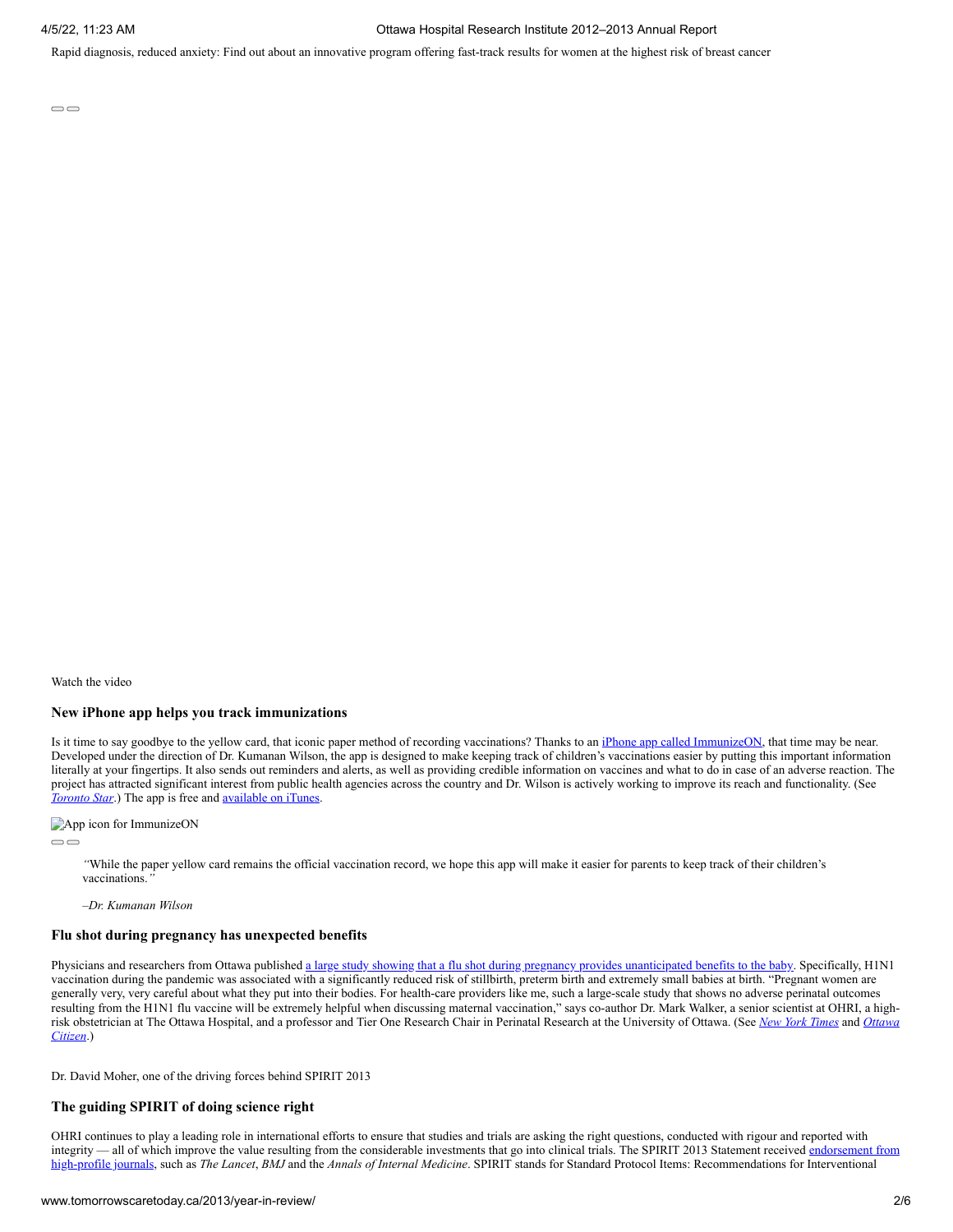Trials and provides recommendations for a "minimum set of scientific, ethical, and administrative elements that should be addressed in a clinical trial protocol." Improving these protocols saves time and money when setting up clinical trials, and ensures that results are clearly presented in a way that improves their interpretation.

#### **A surprising answer about blood transfusions**

In [a finding that runs counter to commonly held beliefs](http://www.ohri.ca/newsroom/newsstory.asp?ID=320) about fresh being better, a clinical trial led by Dr. Dean Fergusson shows that acutely ill premature babies who received fresher blood (stored for seven days or less) did not fare better than those who received the current standard of care (blood stored for up to 42 days). Dr. Fergusson's trial was the first controlled study in humans. Mounting evidence from observational studies using clinical data suggested that fresh red blood cells are better, [which would have required blood collection and banking agencies to implement major changes and find many more donors. \(See](http://jama.jamanetwork.com/article.aspx?articleid=1377715) *Journal of the American Medical Association* and *[MedPage Today](http://www.medpagetoday.com/Pediatrics/GeneralPediatrics/35195)*.)

#### **Follow-up calls at home help people with their medications**

Adverse drug reactions occur in an estimated 25 percent of patients who are not in hospital or care facilities. As well, 25 percent of people with new prescriptions will not take their medication as directed. A study by Dr. Alan Forster, senior scientist at the Ottawa Hospital Research Institute and scientific director of Clinical Quality and Performance Management at The Ottawa Hospital, published in *[JAMA Internal Medicine,](http://archinte.jamanetwork.com/article.aspx?articleid=1568517)* has shown the potential benefits of using an automated phone system to contact these patients about their prescriptions. The system identified 46 percent of adverse drug events and influenced how 40 percent of those were managed. Dr. Forster recently received a grant from the Canadian Institutes of Health Research to further explore the effectiveness of using such a system to help people with their medications.

#### $\bigcirc$

25% of people with new prescriptions will not take their medication as directed. An automated call system helped resolve adverse reactions.

## **Research Providing Hope for Tomorrow**

#### **Fighting fat with fat: muscle stem cells key**

Dr. Michael Rudnicki's lab has made the groundbreaking discovery that adult [muscle stem cells can be induced to become brown fat cells](http://www.ohri.ca/newsroom/newsstory.asp?ID=331), a form of good fat that could play a critical role in the fight against obesity. Dr. Rudnicki's team identified a way to trigger the production of brown fat instead of muscle. One simple injection in the hind leg of a mouse led to the production of brown fat, protected the animals from obesity and improved their ability to process glucose. It also led to increased energy production throughout the body—an effect observed after four months. (See *[Ottawa Citizen](http://www.ottawacitizen.com/health/Battling+with+Ottawa+scientists+turn+muscle+cells+into/7920957/story.html)*.)

 $\qquad \qquad \qquad \qquad \Box$ 

<span id="page-13-0"></span>Watch the video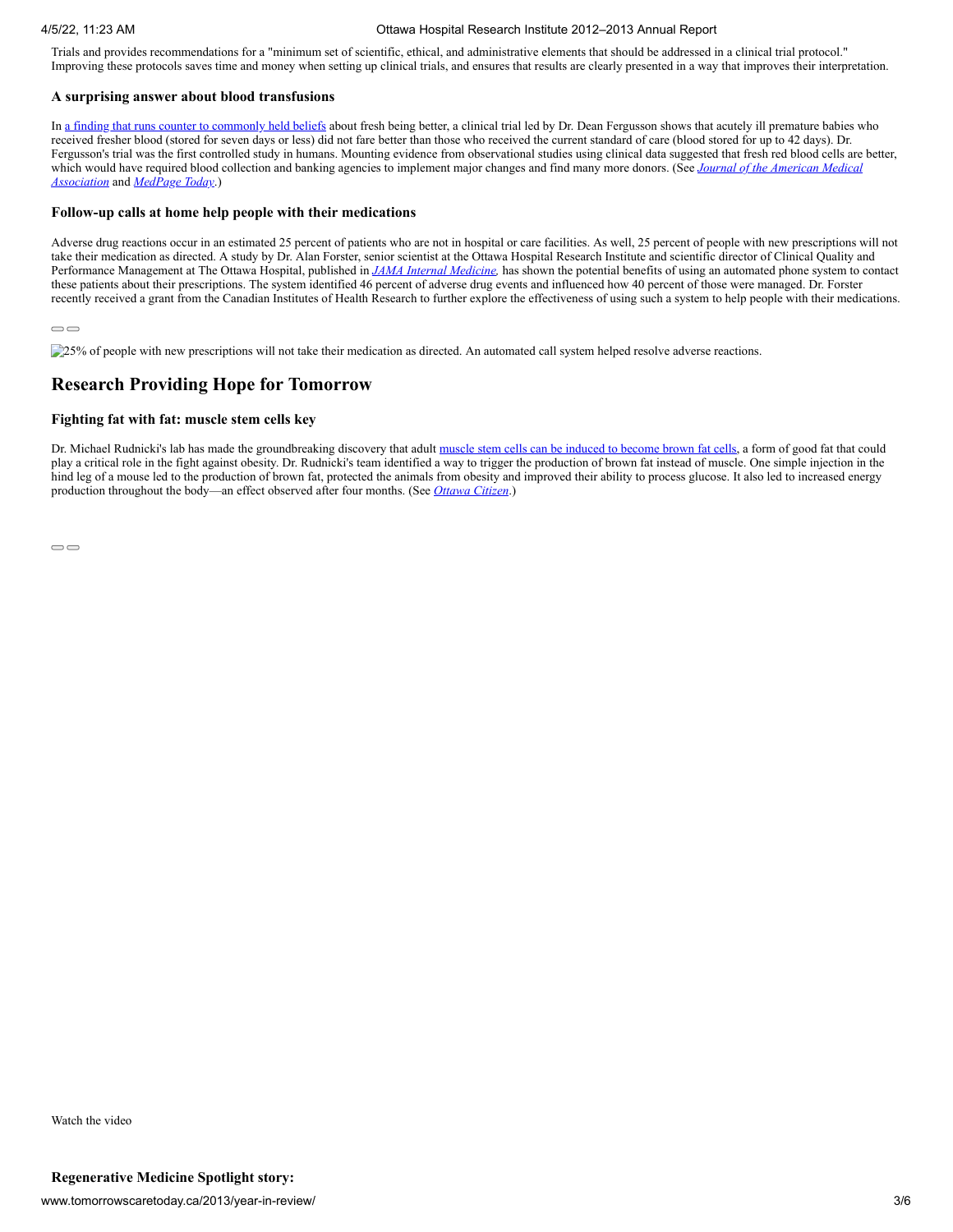Repairing a damaged immune system: Our researchers are embarking on clinical trial of world's first stem-cell therapy for septic shock

#### **Prompting the immune system to fight cancer**

Drs. Rebecca Auer and John Bell have developed a promising vaccine that kick starts the body's immune response to fight cancer. The vaccine is composed of actual tumour cells that have been infected with a cancer-fighting virus. In mouse cancer models, the vaccine stimulated the immune system to reduce and, in some cases, eliminate cancer. This approach is particularly promising because unique vaccines could easily be created for individual patients using their own tumour cells. This approach also provided a lasting anti-tumour immune response, which could reduce cancer recurrence. (See [CBC.ca](http://www.cbc.ca/news/canada/ottawa/story/2012/07/21/ottawa-cancer-vaccine-research-promising.html).)

#### **Discovery reveals fountain of youth for eggs**

Dr. Johné Liu has revealed a [critical reason why women experience fertility problems as they get older.](http://www.ohri.ca/newsroom/newsstory.asp?ID=326) The breakthrough also points to a simple solution that could increase the viability of egg cells for women in their late 30s and older — putrescine water. Putrescine is naturally produced in mammals by an enzyme called ornithine decarboxylase, or ODC, and is easily absorbed and cleared by the body. Dr. Liu has shown that ODC levels rise very little in older females and these lower enzyme levels during ovulation leads to an increase in egg cells with chromosomal defects.

#### **Novel protein could treat muscular dystrophy**

[A breakthrough from Dr. Michael Rudnicki's](http://www.ohri.ca/newsroom/newsstory.asp?ID=329) lab holds promise for sufferers of Duchenne muscular dystrophy (DMD). His team has discovered that injecting a novel human protein into muscle affected by DMD significantly increases its size and strength, findings that could lead to a therapy akin to the use of insulin by diabetics. The injection increased muscle strength almost two-fold (to nearly normal levels), increased the size of muscle fibre and reduced the amount of muscle damage, compared to mice not given the injection. [Fate Therapeutics](http://www.fatetherapeutics.com/therapeutic-programs/muscle-regeneration/), which acquired OHRI spinoff company Verio Therapeutics, is working to transform this knowledge into a commercial biotherapeutic.

Discovery could provide therapy for Duchenne muscular dystrophy, a genetic disorder that affects one of every 3,500 newborn males

#### **Blood test in first trimester identifies likelihood of tiny babies**

Dr. Andrée Gruslin has found [a protein in the blood of pregnant women that can predict](http://www.ohri.ca/newsroom/newsstory.asp?ID=319) if they are likely to have a fetus that doesn't grow properly, and thus at a high risk of stillbirth or long-term health complications because they are born so tiny. "By identifying these high-risk pregnancies early on, we will be able to monitor these women more closely and hopefully help them deliver a healthier baby," says Gruslin. The research could lead to a widely available blood test for use in the first trimester of a woman's pregnancy.

#### **Mice lacking certain gene have bigger brains**

Dr. David Picketts and his team have discovered that mice lacking a gene called Snf2l have [brains that are 35 percent larger than normal.](http://www.ohri.ca/newsroom/newsstory.asp?ID=315) The research, published in the prestigious journal *[Developmental Cell](http://www.cell.com/developmental-cell/abstract/S1534-5807%2812%2900054-8)*, could lead to new approaches to stimulate brain regeneration and may provide important insight into developmental disorders [such as autism and Rett syndrome. This paper earned Dr. Picketts the 2012 Dr. Michel Chrétien Researcher of the Year Award, which he received at The Ottawa Hospital](http://ohfoundation.ca/our-events/ottawa-hospital-gala) Gala.

### **Milestones and Recognition**

#### **\$1,000,000,000 in health research at OHRI**

This year OHRI received its billionth dollar in revenue since it started on April 1, 2001! "For the past decade OHRI has been a driving force for research, innovation and commercialization," says Bruce Lazenby, president and CEO of Invest Ottawa. [Read more about what this milestone means for Ottawa](http://www.tomorrowscaretoday.ca/2013/by-the-numbers/#billion-dollar-story).

#### **OHRI neurologist named to Canadian Medical Hall of Fame**

Dr. Antoine Hakim was [named to the Canadian Medical Hall of Fame](http://www.ohri.ca/newsroom/newsstory.asp?ID=323) for his groundbreaking work in establishing the Canadian Stroke Network (CSN). The Hall of Fame said he has "pushed the boundaries of discovery and innovation beyond the realm of possibility to make the world a better place." Dr. Hakim is head of the Neuroscience Program at the Ottawa Hospital Research Institute, the CSN's Scientific Director and CEO, a senior neurologist at The Ottawa Hospital and a University of Ottawa neurology professor, among many other titles. His greatest pleasure comes from hearing stroke specialists around the world refer to Canada as the leader in stroke care. He predicted that the CSN's benefit would be less-expensive health care for stroke patients; he and many partners made that a reality, saving the system billions of dollars.

#### **Why Ottawa?**

View this video to see why Dr. Thébaud and other leading clinicians and scientists chose Ottawa as the place where they want to make a difference.

 $\bigcirc$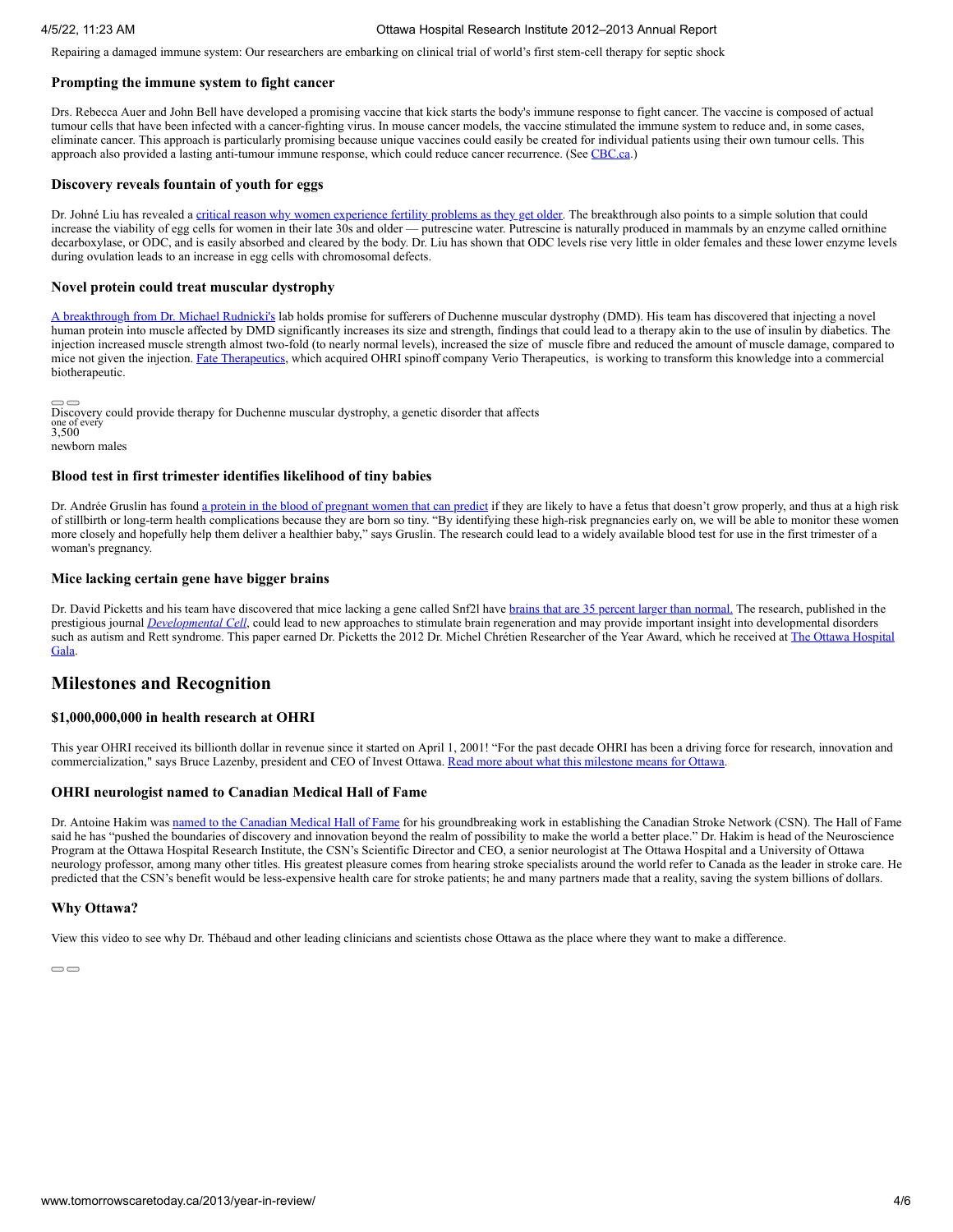#### **Top stem cell scientist recruited to Ottawa**

The Ottawa health care and research community [recruited world-renowned scientist and pediatrician Dr. Bernard Thébaud](http://www.ohri.ca/newsroom/newsstory.asp?ID=317) this year. Dr. Thébaud, who began his work here in October, is researching how to use stem cells for the repair of the lungs in premature babies. In combination with groundbreaking basic science, OHRI's emphasis on translating knowledge into therapies for patients made Ottawa the only city in which Dr. Thébaud wanted to be. "To get this work into patients, I need to be around a critical mass of top stem cell biologists," says Thébaud. His research could also lead to new treatments for asthma and chronic obstructive pulmonary disease.

#### **New centre for blood diseases houses world-class team**

The [Ottawa Blood Disease Centre officially opened its doors](http://www.ohri.ca/newsroom/newsstory.asp?ID=318) in May 2012 – a huge milestone for the more than 30,000 Ottawa-area patients under the care of hematologists. Housed in the Centre for Practice-Changing Research, this centre brings more than 100 of "the best and brightest health-care professionals and researchers together under one roof," says Dr. Marc Rodger, chief of the Division of Hematology at TOH and senior scientist at OHRI. Previously, the blood disease team was spread across nine locations, in six buildings, on two campuses.

At the funding announcement, Aimee Zeglinski-Spinney told the story of her battle with the same cancer that claimed the life of Terry Fox

#### **\$7.5 million bolsters research on cancer-fighting viruses**

In October, the [Terry Fox Foundation awarded \\$7.5 million to a multidisciplinary team based in Ottawa](http://www.newswire.ca/en/story/1050887/the-terry-fox-foundation-provides-13-4-million-for-world-class-novel-research-into-fighting-cancer-with-viruses-and-finding-ways-to-treat-acute-leukem) and led by Dr. John Bell. The funding allows the Canadian Oncolytic Virus Consortium to continue their innovative work. "Our project aims to use the revolutionary approach of harnessing oncolytic viruses as biotherapeutics and creating effective, targeted anti-cancer agents that cause few, if any, side effects," says Dr. Bell. (See *[Ottawa Citizen](http://www.ottawacitizen.com/health/Ottawa+research+team+gets+from+Terry+Foundation/7376299/story.html)*.)

#### **Accolades for our scientists**

Over the course of the year, a number of our scientists received other significant awards and recognition for their work. Here is a short list (in alphabetical order):

- **Dr. John Bell** received the Canadian Cancer Society's prestigious Robert L. Noble Prize—awarded for outstanding achievements in cancer research. He was also one of the first-ever recipients of the Order of Ottawa, a civic award established by city council to recognize exceptional citizen contributions to life in Ottawa.
- **Dr. Ian Graham** was awarded a Queen's Diamond Jubilee Medal.
- **Dr. David A. Grimes** was awarded a Queen's Diamond Jubilee Medal.
- **Dr. Lynn Megeney** was awarded a Queen's Diamond Jubilee Medal.
- $\bullet$ **Dr. Michael Schlossmacher** won the prestigious Annals of Neurology Prize, awarded for an outstanding contribution to clinical neuroscience. Also of note, Dr. Schlossmacher became the first Bhargava Research Chair in Neurodegeneration, made possible by a generous \$1-million gift from Sam and Uttra Bhargava.
- **Dr. Dawn Stacey** received the 2012 Excellence in Nursing Research award from the Canadian Association of Nurses in Oncology for her work in cancer symptom management.
- **Dr. Ian Stiell** was awarded the 2012 President's Award from the Canadian Association of Emergency Physicians (CAEP), as well as the 2012 Award for Outstanding Contribution in Research from the American College of Emergency Physicians.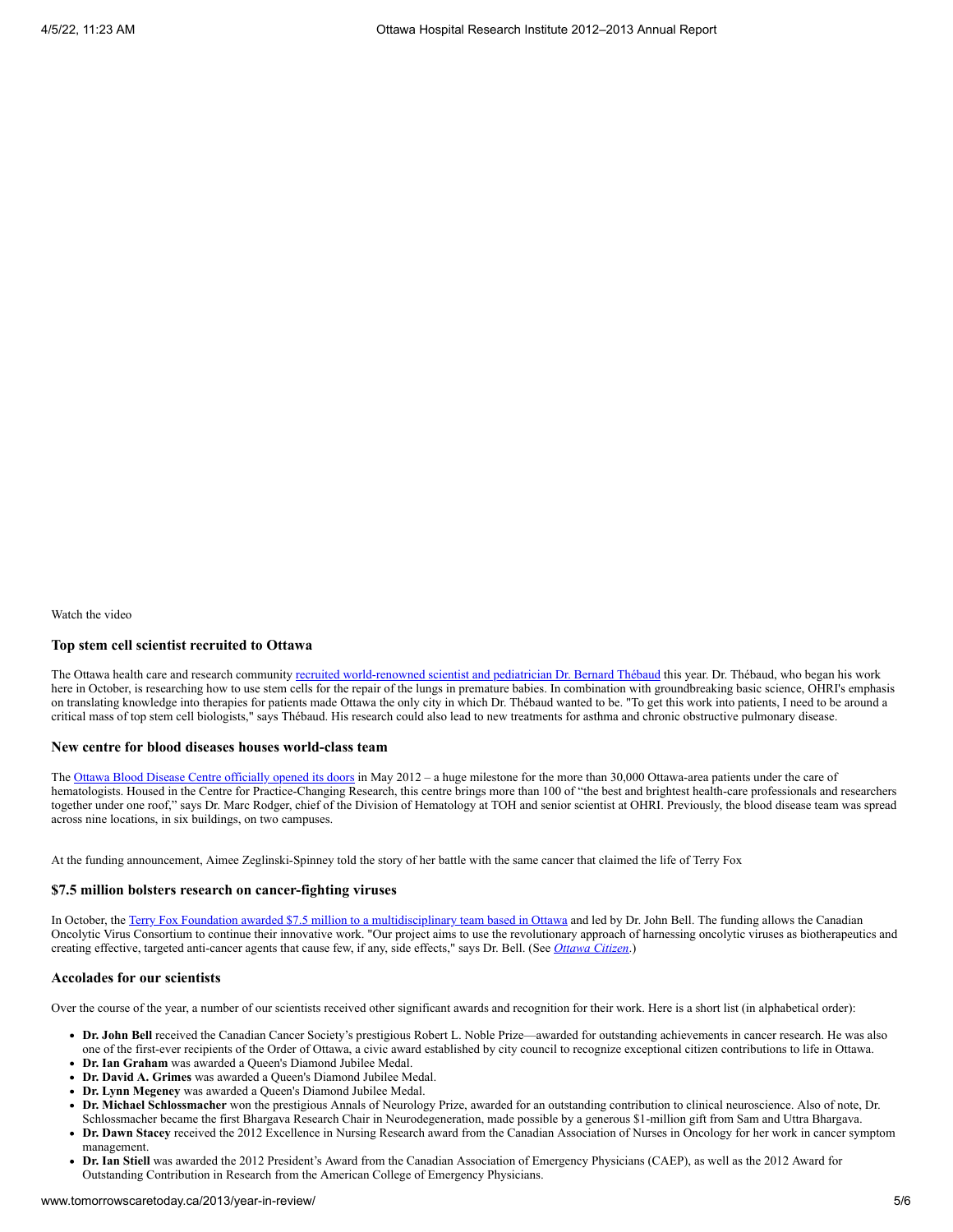- For the second year running, **Dr. Eve Tsai** was named to Canada's Top 25 Women of Influence list, a recognition of her groundbreaking work and her dedication to bringing researchers and clinicians together.
- **Dr. Kumanan Wilson** was awarded a Queen's Diamond Jubilee Medal.

[© 2013 Ottawa Hospital Research Institute](http://www.tomorrowscaretoday.ca/2013/)

- [About Us](http://www.tomorrowscaretoday.ca/2013/about-us/)
- [Previous Annual Reports](http://www.tomorrowscaretoday.ca/2013/previous-reports/)
- [Privacy Information](http://www.tomorrowscaretoday.ca/2013/privacy/)
- [Ottawa Hospital Research Institute](http://www.ohri.ca/)

[Home](http://www.tomorrowscaretoday.ca/2013/) [In the Spotlight](http://www.tomorrowscaretoday.ca/2013/spotlight/) [At a Glance](http://www.tomorrowscaretoday.ca/2013/at-a-glance/) [Year in Review](http://www.tomorrowscaretoday.ca/2013/year-in-review/) [By the Numbers](http://www.tomorrowscaretoday.ca/2013/by-the-numbers/) [More](#page-13-0)

- $\bullet$
- $\ddot{\cdot}$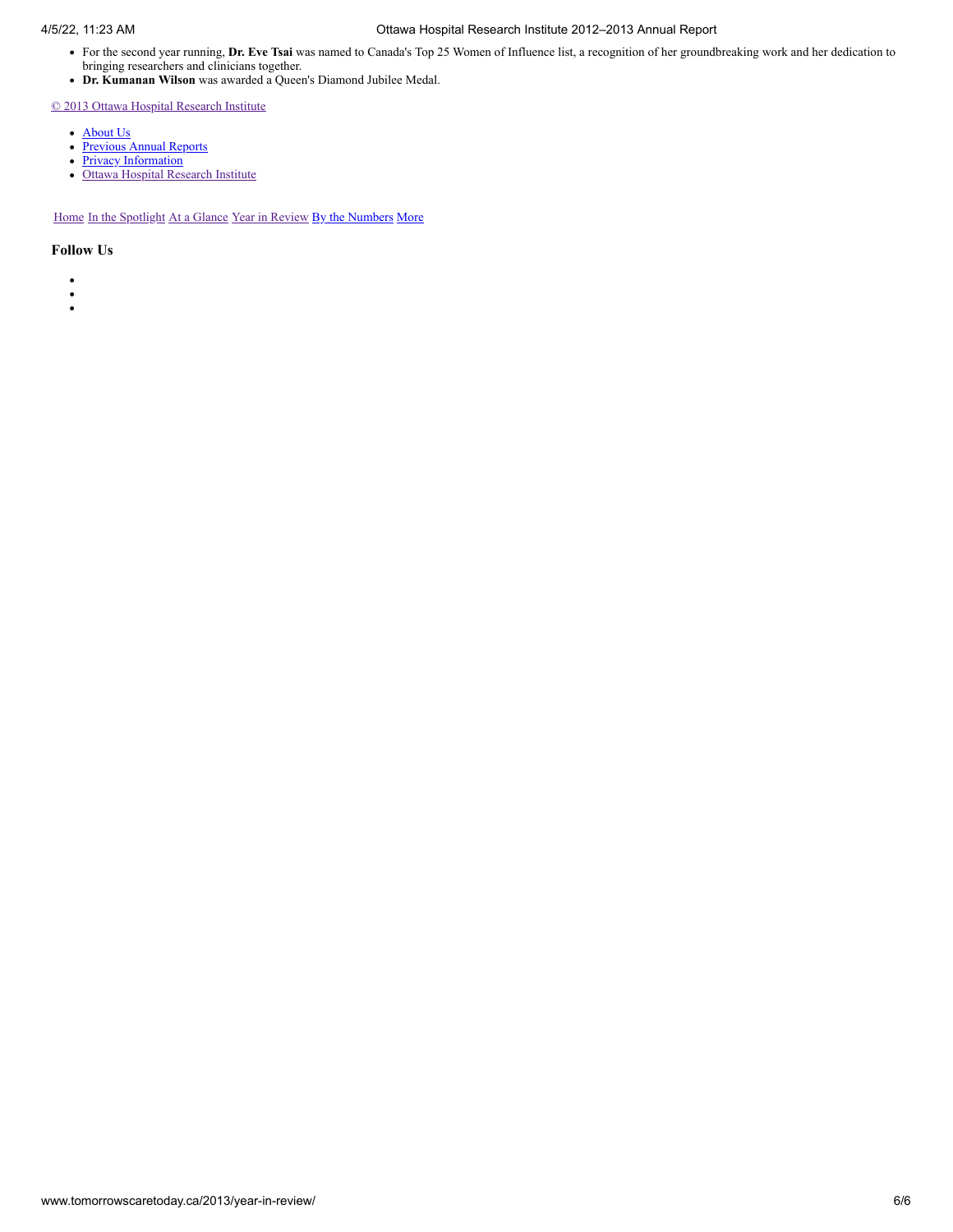- <span id="page-17-1"></span> $\bullet$ [Hospital Annual Report](http://www.worldclasscare.ca/2013/by-the-numbers/)
- [Foundation Annual Report](http://ohfoundation.ca/sites/default/files/annual_report_12-13-e.pdf)
- [Français](http://www.soinsdedemain.ca/2013/by-the-numbers/) [Contact Us](http://www.tomorrowscaretoday.ca/2013/contact-us/)
- 
- 

[The Ottawa Hospital](http://www.tomorrowscaretoday.ca/2013/)

# **By the Numbers**

### **Ottawa Hospital Research Institute 2012–2013 Annual Report**

#### [\\$1 Billion of Health Research](http://www.tomorrowscaretoday.ca/2013/by-the-numbers/#billion-dollar-story) [A Numbers Story](http://www.tomorrowscaretoday.ca/2013/by-the-numbers/#a-numbers-story) [Financials](http://www.tomorrowscaretoday.ca/2013/by-the-numbers/#financials)

 $\Box$ 

*"*With more than \$1 billion in research … [OHRI has] made an enormous impact on Ottawa's economy, not to mention their contribution to the health and well-being of all Canadians.*"*

*Bruce Lazenby, President and CEO, Invest Ottawa*

- $\bullet$ [Repairing a Damaged Immune System](http://www.tomorrowscaretoday.ca/2013/spotlight/#repairing-a-damaged-immune-system)
- [Rapid Diagnosis, Reduced Anxiety](http://www.tomorrowscaretoday.ca/2013/spotlight/#rapid-diagnosis-reduced-anxiety)
- [Healthier Moms, Healthier Babies](http://www.tomorrowscaretoday.ca/2013/spotlight/#healthier-moms-healthier-babies)
- [Our Research](http://www.tomorrowscaretoday.ca/2013/at-a-glance/#our-research)  $\bullet$
- [Our People](http://www.tomorrowscaretoday.ca/2013/at-a-glance/#our-people)
- **[Our Faciliity](http://www.tomorrowscaretoday.ca/2013/at-a-glance/#our-facility)**  $\bullet$
- [Research Improving Health Today](http://www.tomorrowscaretoday.ca/2013/year-in-review/#research-improving-health-today)  $\bullet$
- $\bullet$ [Research Providing Hope for Tomorrow](http://www.tomorrowscaretoday.ca/2013/year-in-review/#research-providing-hope-for-tomorrow)
- [Milestones and Recognition](http://www.tomorrowscaretoday.ca/2013/year-in-review/#milestones-and-recognition)
- [\\$1 Billion of Health Research](http://www.tomorrowscaretoday.ca/2013/by-the-numbers/#billion-dollar-story)
- [A Numbers Story](http://www.tomorrowscaretoday.ca/2013/by-the-numbers/#a-numbers-story)
- **[Financials](http://www.tomorrowscaretoday.ca/2013/by-the-numbers/#financials)**
- [Home](http://www.tomorrowscaretoday.ca/2013/)
- [About Us](http://www.tomorrowscaretoday.ca/2013/about-us/)
- [Previous Annual Reports](http://www.tomorrowscaretoday.ca/2013/previous-reports/)
- $\bullet$ [Privacy Information](http://www.tomorrowscaretoday.ca/2013/privacy/)

### <span id="page-17-0"></span>**\$1,000,000,000 of health research**

In March 2013, the Ottawa Hospital Research Institute took in its billionth dollar since the organization officially started as the research arm of The Ottawa Hospital (in affiliation with uOttawa) back on April 1, 2001.

Billions of dollars are often bandied about in the news, but what does that look like? How much is a billion?

Well, if you took one billion loonies and stacked them, the billionth loonie would be 1,950 km above the earth — more than five times higher than the International Space Station. On the other hand, there are about a billion protein molecules in every cell — an indication of the incredible intricacies our researchers are unravelling every day.

Here is what \$1 billion looks like at OHRI.

In 2001, OHRI had 732 researchers and staff, and the combined annual revenues of the merged research institutes stood at \$44.4 million. Twelve years later, we have 1,735 researchers and staff working for us, and our total revenues are \$106 million (2012–2013).

We have grown!

#### **Annual Revenues**

"For the past decade OHRI has been a driving force for research, innovation and commercialization," says Bruce Lazenby, president and CEO of Invest Ottawa. "With more than \$1 billion in research and employing more than 1,700 scientists, clinical researchers and staff, they have made an enormous impact on Ottawa's economy, not to mention their contribution to the health and well-being of all Canadians."

Of the \$1 billion we have brought in, nearly \$800 million is money from provincial, national and international sources that we have injected into the local economy. This is money that otherwise would likely not have come to Ottawa.

 $\qquad \qquad \qquad \Box$ 

*"*OHRI is a global leader in several fields and one of the key research pillars of our community.*"*

*–Bruce Lazenby, president and CEO of Invest Ottawa*

OHRI also brings highly skilled knowledge workers to Ottawa. Our research programs have leaders in their fields and draw top scientists. As an institute we have numerous strengths, especially in regenerative medicine, chronic disease, cancer therapeutics and practice-changing research, all of which were recognized as such in a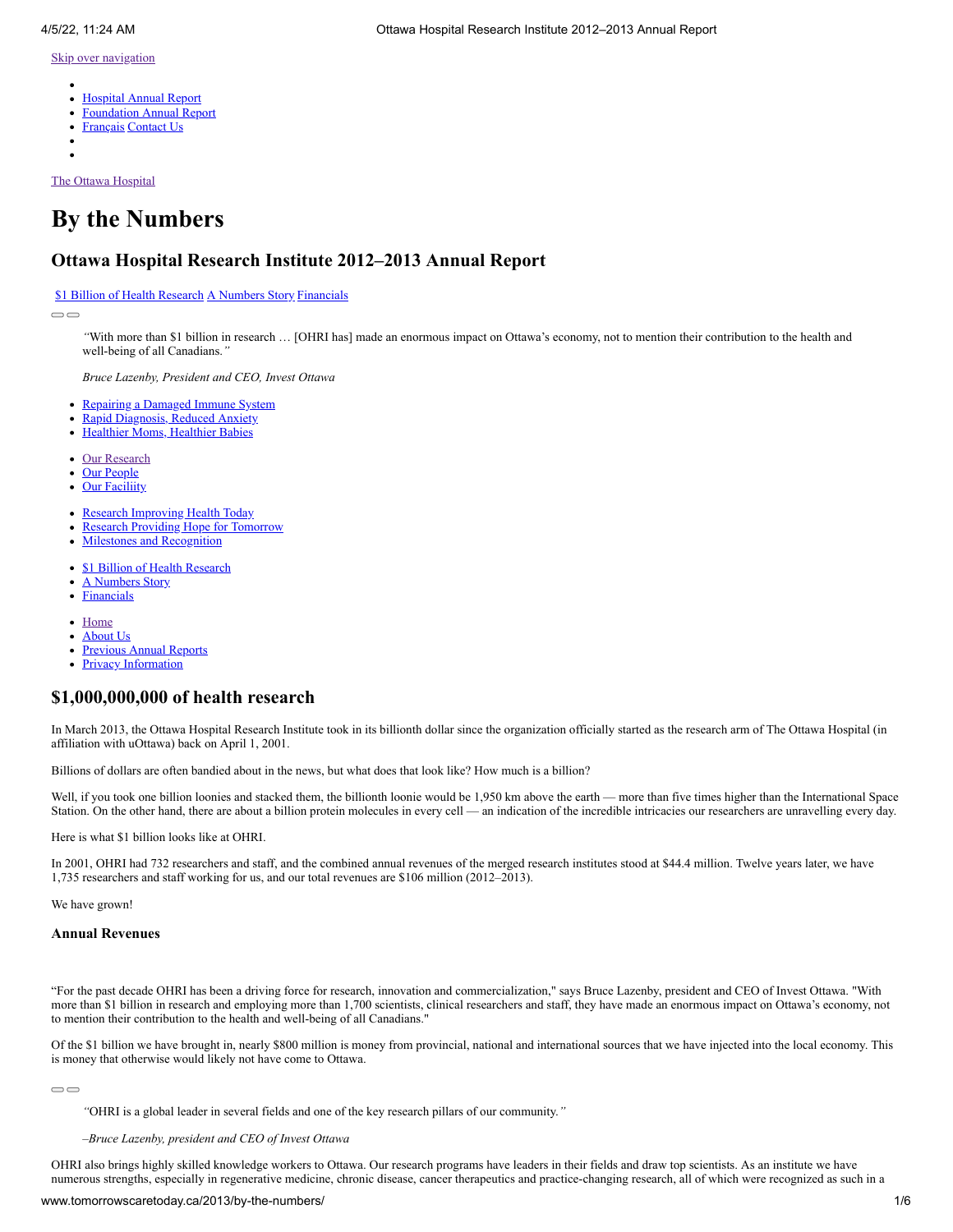review conducted this year by an international panel of renowned scientists. These strengths, along with our culture for translating discoveries into therapies, means that we are also attracting leading clinicians. They understand that research is the best road to improved care and know that the collaborative research environment at the Ottawa Hospital Research Institute fosters excellence in scientific inquiry, as well as in the health care provided to the community at the hospital.

#### **Why Ottawa?**

View this video to see why leading clinicians and scientists chose Ottawa as the place where they want to make a difference.

 $\bigcirc$ 

#### Watch the video

Our scientists, who are all professors at uOttawa, also train the next generation of researchers. Since 2001, we have helped more than 1,000 trainees (postsecondary students and postdoctoral fellows) obtain their credentials. We currently have 475 trainees working with us. They are Ottawa's future innovators.

As for commercial innovation, OHRI has generated seven spinoff companies. One example is Coley Pharmaceutical Inc., which was acquired by Pfizer and continues to operate a vaccine research-and-development facility in Kanata. In addition, as of March 31, 2013, OHRI was managing 43 patent families (the group of patents filed in separate countries for an invention).

Our research and reputation has other importance for the local business community. "OHRI is a global leader in several fields and one of the key research pillars of our community, which makes it a critical selling attribute when Ottawa wants to attract international business," says Invest Ottawa's Bruce Lazenby.

But these tangible facts and figures only scratch the surface in any assessment of impact, or the return on investments in health research.

For many people, the impact of health research exists in the realm of finding cures. These are certainly the beacons that motivate many when it comes to funding and donating, not to mention those actually conducting and leading the research. At OHRI we have made significant contributions in moving toward some of those beacons, such as promising therapies using cancer-fighting viruses, biotherapeutics for Duchenne muscular dystrophy and a treatment that uses gene-enhanced stem cells to help the heart repair itself after a heart attack. These three examples, developed from basic scientific discoveries by our scientists, are now in clinical trials or are very nearly at that stage. Each represents a potential breakthrough in how we treat these diseases. And we have others.

 $\qquad \qquad \Box$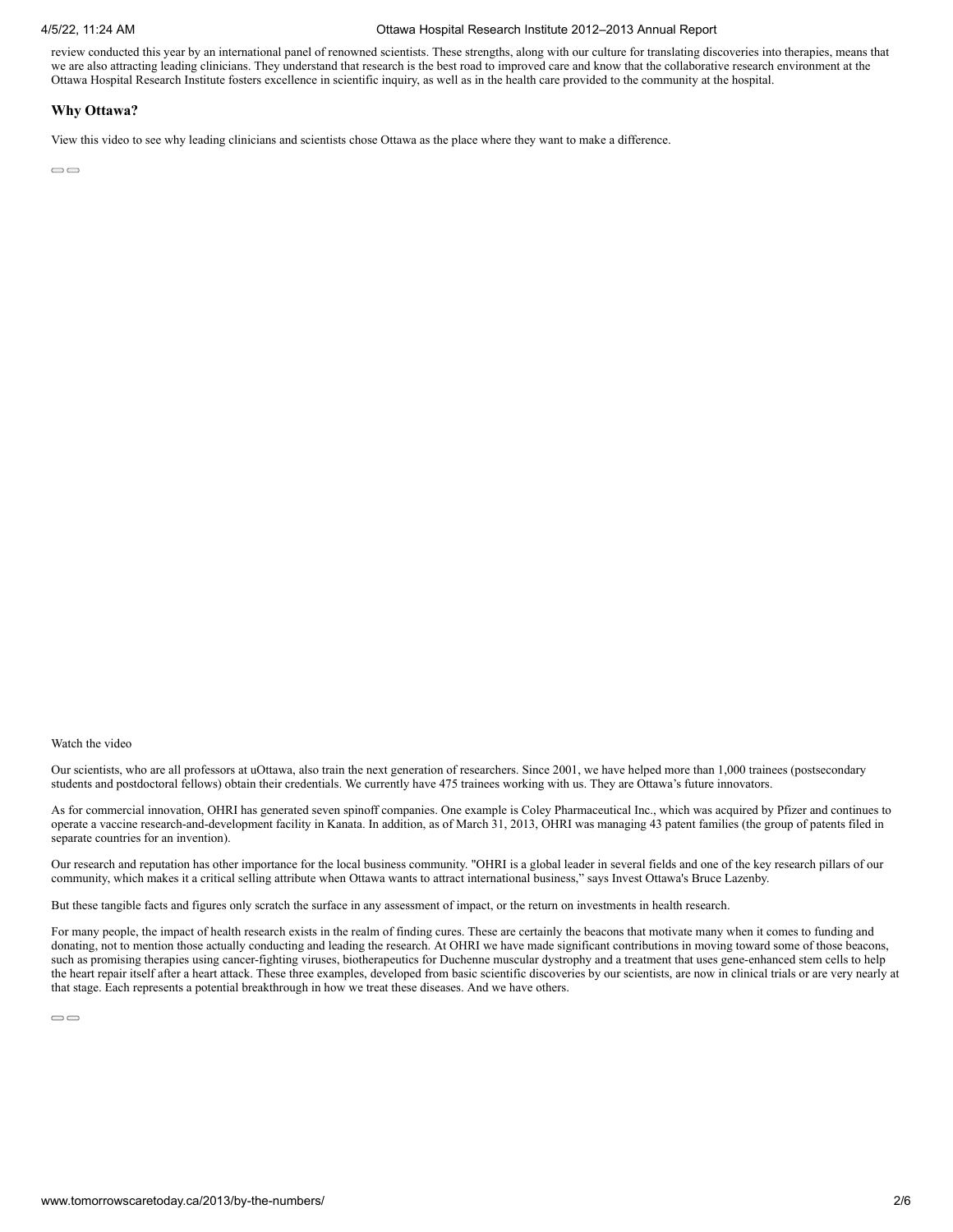#### **Regenerative Medicine Spotlight story**

Repairing a Damaged Immune System: Researchers Test World's First Stem-Cell Therapy for Septic Shock

While we are working on cures, the reality is that many important research advances are incremental. These more modest gains are not the headline grabbers, but add up to the incredible progress and improvements we benefit from in the health care available to us today, from faster and more accurate diagnosis to more effective use of medication. This enhanced quality and effectiveness of care is critical in assessing the impact of research investments.

To that end, our researchers are making substantive contributions, whether it's evidence to support reduced doses of chemotherapy, a clinical trial that compares three common drugs and finds the most expensive to be dangerous, or a comprehensive review of existing evidence that clinicians and policy-makers can turn to with confidence.

#### **Cancer Spotlight story**

Rapid Diagnosis, Reduced Anxiety: Innovative Program Offers Fast-Track Results for Women at the Highest Risk of Breast Cancer

 $\qquad \qquad \Box$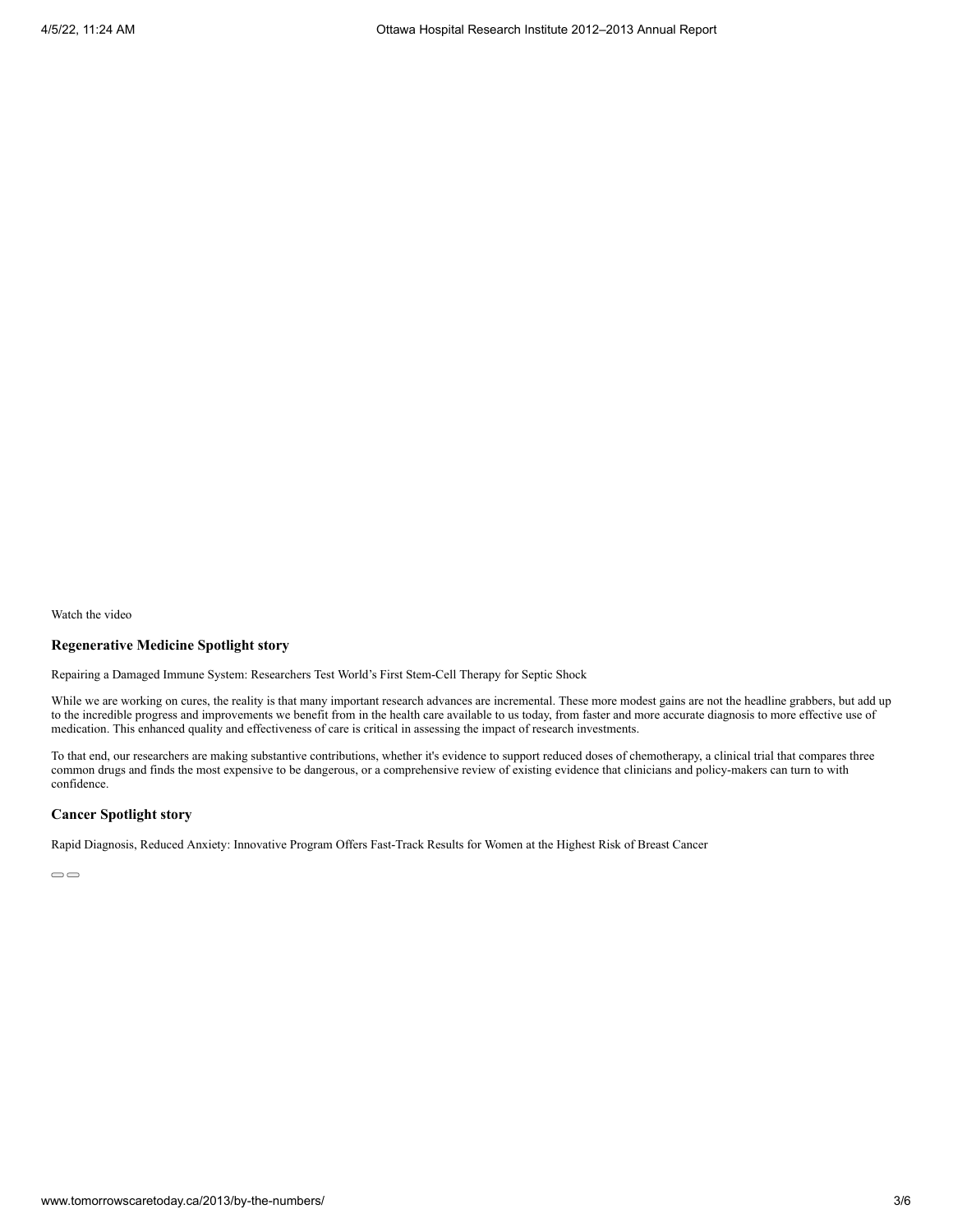Our institute is also an international leader in providing guidance on doing science right. This expertise ensures that trials and studies are designed in a way that will authoritatively answer the right questions, thus ensuring the effectiveness of the significant investments made.

We can certainly quantify some of our achievements, such as the \$10 million Canada saves annually because of rules developed here that have drastically reduced the need to order diagnostic images of ankle and knee injuries.

But how can you put a value on lives saved, the quality of lives improved, future innovations and innovators, and the importance of doing science right?

This is priceless!

# **A Numbers Story**

#### **Firsts**

**1 st clinical trial** in the world of an engineered stem cell therapy to repair heart muscle after a major cardiac event (opened June 2013) **1 st lab in the world** to show [adult muscle stem cells turn into brown fat](http://www.ohri.ca/newsroom/newsstory.asp?ID=331), a good form of energy-burning fat tissue (2013). Learn more about [Dr. Michael Rudnicki's](http://www.ohri.ca/Profiles/rudnicki.asp) lab... 1<sup>st</sup> **iPhone app** from OHRI: **ImmunizeON** helps people track their immunizations (available for free on iTunes 2012) **1 st clinical trial** in the world of a [stem cell therapy to treat septic shock,](http://www.ohri.ca/newsroom/newsstory.asp?ID=306) an affliction that accounts for 20% of admissions to intensive care units and kills an estimated 40% of those (to open in 2013)

#### **Regenerative Medicine Spotlight story**

Repairing a Damaged Immune System: Researchers Test World's First Stem-Cell Therapy for Septic Shock

 $\overline{\bigcirc}$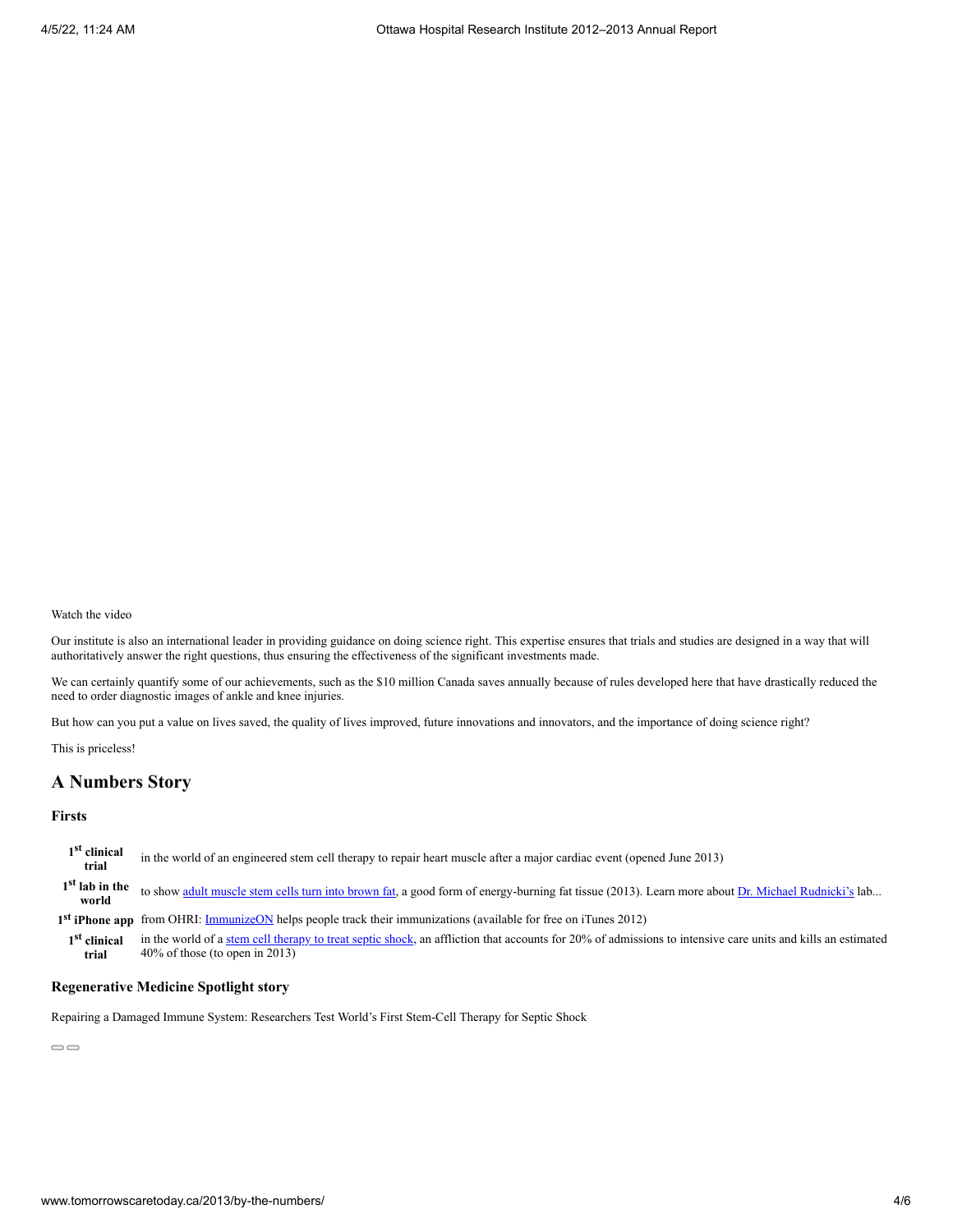|       | 1 <sup>st</sup> lab in the to demonstrate that a <u>viral therapy delivered intravenously</u> can selectively infect and spread within tumours in humans (2011). Learn more about $Dr$ . |
|-------|------------------------------------------------------------------------------------------------------------------------------------------------------------------------------------------|
| world | John Bell's lab                                                                                                                                                                          |

**1 st lab in the world** to confirm the existence of adult stem cells in skeletal muscle (2007). Learn more about [Dr. Michael Rudnicki's](http://www.ohri.ca/Profiles/rudnicki.asp) lab...

**1 st lab in the world** to report existence of stem cells in adult cardiac muscle (2002). Learn more about [Dr. Lynn Megeney's](http://www.ohri.ca/Profiles/megeney.asp) lab...

#### **Fast Facts**

- **\$1 Total revenue generated**
- **billion** by OHRI since April 1, 2001
- **<sup>184</sup> Number of agencies**
- and companies that funded research at OHRI in 2012–2013
- **3 Rank among Canadian research hospitals** for peer-reviewed funding from the Canadian Institutes of Health Research
- **6 th Rank, in terms of total research revenues,** among all Canadian hospitals (2012, RE\$EARCH Infosource)
- **<sup>798</sup> Number of scientific publications** by OHRI researchers in 2012
- **3% Global impact of our scientific publications,** we rank in the top three percent (2012, SCImago)
- **<sup>21</sup> Number of OHRI scientists**
- with papers in the top one percent of their field (first or last author)

#### **How we do it**

- **7,097 Number of pieces of lab research equipment**
- (items that require electrical power)

### **54 Number of research labs**

- **<sup>1</sup> [Ottawa Methods Centre,](http://www.ohri.ca/programs/clinical_epidemiology/MethodsCentre/)** created to promote and facilitate methodological excellence; home to internationally recognized experts in clinical trial design, data management and statistics
- **<sup>3</sup> Number of [GMP](http://en.wikipedia.org/wiki/Good_manufacturing_practice) laboratories in 2013,** built to produce biotherapeutics for use in human clinical trials
- **<sup>150</sup> Average number of [pipette](http://en.wikipedia.org/wiki/Pipette) tips** used by a lab researcher in a week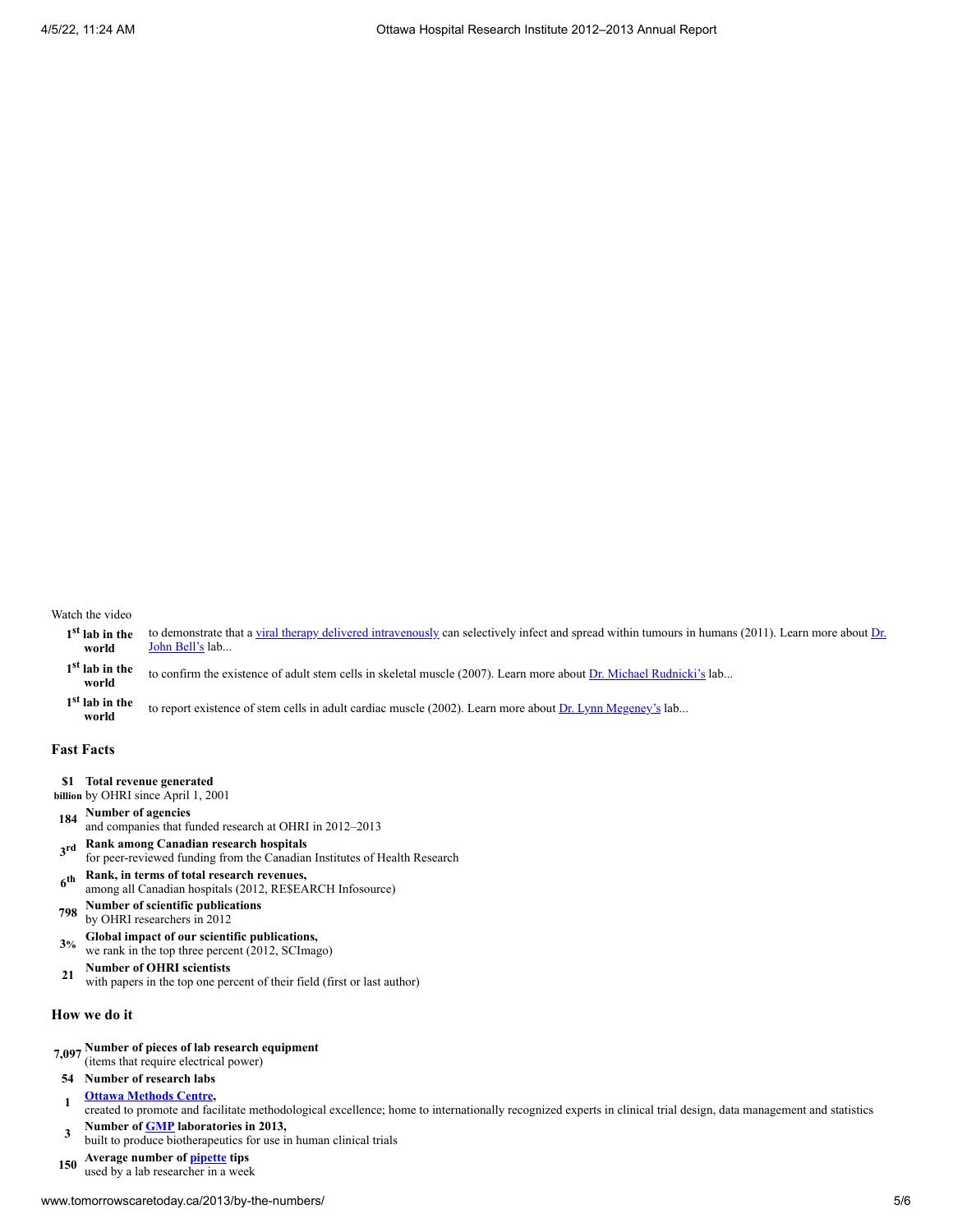**203 Number of [Co2 incubators](http://en.wikipedia.org/wiki/Co2_incubator)**

**1,000 Average number of samples placed into our Biorepository** on a weekly basis (a majority from the [Ontario Health Study](https://www.ontariohealthstudy.ca/))

### **Financials**

**Revenue Distribution 2012-2013**

### **Expenditure Distribution 2012-2013**

#### **Top 10 sources of peer-reviewed funding 2012-2013**

| <b>Canadian Institutes of Health Research</b>            | \$21.1M |
|----------------------------------------------------------|---------|
| <b>Ontario Research Fund – Research Excellence</b>       | \$3.3M  |
| <b>Ontario Institute for Cancer Research</b>             | \$1.6M  |
| <b>Heart and Stroke Foundation of Ontario</b>            | \$1.3M  |
| The Ottawa Hospital Academic Medical Organization \$1.2M |         |
| <b>Terry Fox Foundation</b>                              | \$1.1M  |
| Canada Research Chairs Secretariat                       | \$1.0M  |
| Ontario Research Fund – Global Leadership                | \$0.9M  |
| <b>Canadian Breast Cancer Foundation</b>                 | \$0.8M  |
| <b>Canadian Cancer Society Research Institute</b>        | \$0.7M  |
|                                                          |         |

Canadian dollars (millions)

[© 2013 Ottawa Hospital Research Institute](http://www.tomorrowscaretoday.ca/2013/)

- [About Us](http://www.tomorrowscaretoday.ca/2013/about-us/)
- **[Previous Annual Reports](http://www.tomorrowscaretoday.ca/2013/previous-reports/)**
- **[Privacy Information](http://www.tomorrowscaretoday.ca/2013/privacy/)**
- [Ottawa Hospital Research Institute](http://www.ohri.ca/)

[Home](http://www.tomorrowscaretoday.ca/2013/) [In the Spotlight](http://www.tomorrowscaretoday.ca/2013/spotlight/) [At a Glance](http://www.tomorrowscaretoday.ca/2013/at-a-glance/) [Year in Review](http://www.tomorrowscaretoday.ca/2013/year-in-review/) [By the Numbers](http://www.tomorrowscaretoday.ca/2013/by-the-numbers/) [More](#page-17-1)

- $\bullet$
- $\bullet$  $\bullet$
-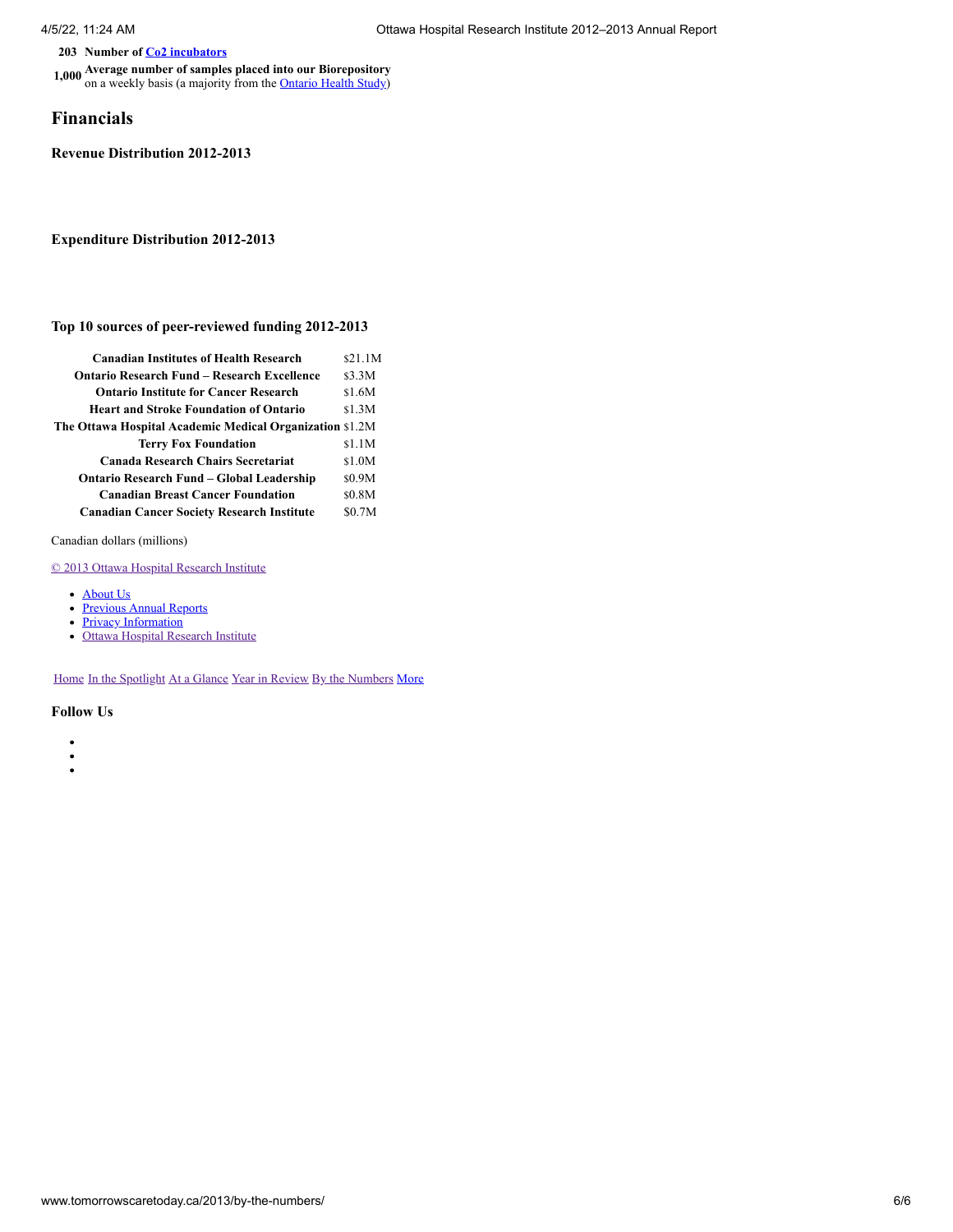- <span id="page-23-1"></span>[Hospital Annual Report](http://www.worldclasscare.ca/2013/spotlight/)
- [Foundation Annual Report](http://ohfoundation.ca/sites/default/files/annual_report_12-13-e.pdf)  $\bullet$
- [Français](http://www.soinsdedemain.ca/2013/spotlight/) [Contact Us](http://www.tomorrowscaretoday.ca/2013/contact-us/)  $\bullet$
- 

[The Ottawa Hospital](http://www.tomorrowscaretoday.ca/2013/)

# **In the Spotlight**

# **Ottawa Hospital Research Institute 2012–2013 Annual Report**

[Repairing a Damaged Immune System](http://www.tomorrowscaretoday.ca/2013/spotlight/#repairing-a-damaged-immune-system) [Rapid Diagnosis, Reduced Anxiety](http://www.tomorrowscaretoday.ca/2013/spotlight/#rapid-diagnosis-reduced-anxiety) [Healthier Moms, Healthier Babies](http://www.tomorrowscaretoday.ca/2013/spotlight/#healthier-moms-healthier-babies)

This year's annual report highlights three success stories that clearly demonstrate how the hospital provides the best possible care for our patients and continuously improves quality of care through research and innovation.

These successes bring The Ottawa Hospital closer to its goal of becoming a top 10 per cent performer in quality and safety of patient care in North America and show why we have one of the foremost hospital-based research institutes in Canada.

- [Repairing a Damaged Immune System](http://www.tomorrowscaretoday.ca/2013/spotlight/#repairing-a-damaged-immune-system)
- [Rapid Diagnosis, Reduced Anxiety](http://www.tomorrowscaretoday.ca/2013/spotlight/#rapid-diagnosis-reduced-anxiety)
- [Healthier Moms, Healthier Babies](http://www.tomorrowscaretoday.ca/2013/spotlight/#healthier-moms-healthier-babies)
- [Our Research](http://www.tomorrowscaretoday.ca/2013/at-a-glance/#our-research)
- [Our People](http://www.tomorrowscaretoday.ca/2013/at-a-glance/#our-people)  $\bullet$
- **[Our Faciliity](http://www.tomorrowscaretoday.ca/2013/at-a-glance/#our-facility)**  $\bullet$
- $\bullet$ [Research Improving Health Today](http://www.tomorrowscaretoday.ca/2013/year-in-review/#research-improving-health-today)
- [Research Providing Hope for Tomorrow](http://www.tomorrowscaretoday.ca/2013/year-in-review/#research-providing-hope-for-tomorrow)  $\bullet$
- [Milestones and Recognition](http://www.tomorrowscaretoday.ca/2013/year-in-review/#milestones-and-recognition)  $\bullet$
- [\\$1 Billion of Health Research](http://www.tomorrowscaretoday.ca/2013/by-the-numbers/#billion-dollar-story)
- [A Numbers Story](http://www.tomorrowscaretoday.ca/2013/by-the-numbers/#a-numbers-story)  $\bullet$
- [Financials](http://www.tomorrowscaretoday.ca/2013/by-the-numbers/#financials)  $\bullet$
- [Home](http://www.tomorrowscaretoday.ca/2013/)
- [About Us](http://www.tomorrowscaretoday.ca/2013/about-us/)  $\bullet$
- [Previous Annual Reports](http://www.tomorrowscaretoday.ca/2013/previous-reports/)  $\bullet$
- $\bullet$ **[Privacy Information](http://www.tomorrowscaretoday.ca/2013/privacy/)**

<span id="page-23-0"></span>**Repairing a Damaged Immune System:**

**Researchers Test World's First Stem-Cell Therapy for Septic Shock**

 $\overline{\bigcirc}$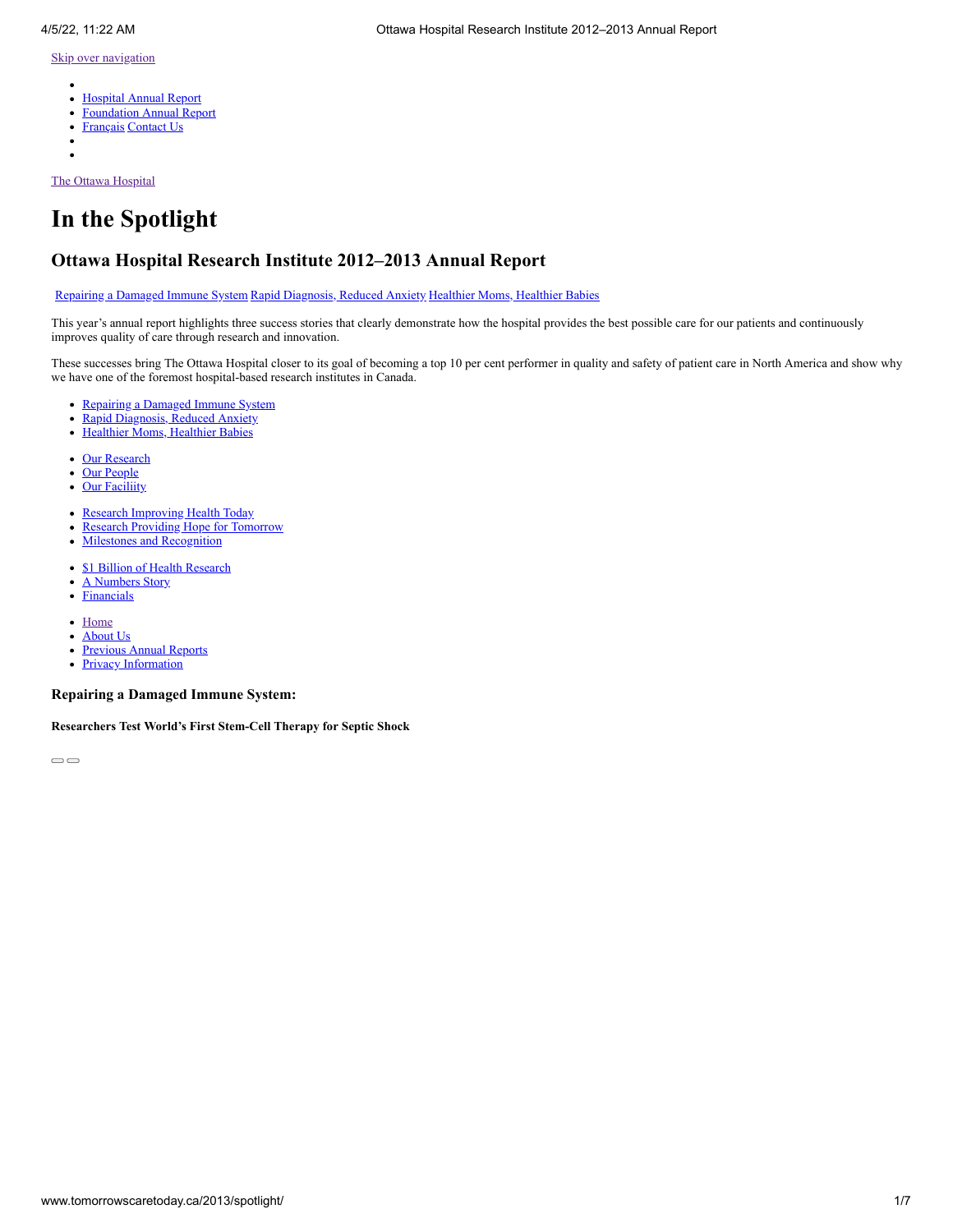#### [Repairing a Damaged Immune System](https://www.youtube.com/watch?v=75AF0vwbVcA)



#### Watch the video

Through a minimally invasive procedure, Jim Graves expected to have routine day surgery when he had his gall bladder removed. Instead, less than two days after the surgery, bile produced by the liver leaked into his system, causing a dangerous infection. Graves's lungs collapsed and he was put on a ventilator to help him breathe.

By the time he was rushed to The Ottawa Hospital from where he was being treated, Graves's condition was already dire. Bacteria had invaded his blood, and his heart, lungs and kidneys were shutting down.

Graves was sliding into septic shock, an avalanche of immune responses triggered by the infection in his bloodstream. With his body gripped by runaway inflammation and organ failure, Graves was fighting for his life in the intensive-care unit.

"I was in a coma for 19 days," he says. "I lost about a month of my life, which was a mystery to me. In total, I spent nearly three months in hospital. My entire body shut down during that time so I have to learn to do everything all over again, like walking."

 $\bigcirc$ 

*"*It's not acceptable that we have such limited ways to reduce death in patients with septic shock. There have to be better ways forward to help them in the future.*"*

*–Dr. Lauralyn McIntyre*

Graves was fortunate to survive. Of the one in five patients admitted to ICUs with septic shock, nearly half die, making the condition a leading cause of death among critically ill patients in hospitals.

In treating septic shock, the challenge for physicians is recognizing an invasive infection early, before the cascading damage becomes unstoppable. Patients with septic shock require aggressive resuscitation measures, large doses of intravenous antibiotics and ventilators.

Yet because septic shock can at first look like less serious ailments and cause unpredictable complications, it is often deadly.

"Despite decades of research, medical experts haven't made that much headway in developing new therapeutics to treat septic shock," says Dr. Lauralyn McIntyre, a critical-care physician and researcher at The Ottawa Hospital.

In a world first, McIntyre and her collaborators at the Ottawa Hospital Research Institute are testing an experimental stem-cell therapy to treat septic shock.

Patients are injected with donated stem cells, grown and purified in a laboratory at the hospital, which have the potential to calm the body's hyperactive immune response and reduce the cascade of inflammation that leads to organ failure.

"The neat thing about stem cells is that they can reduce inflammation in a number of ways," McIntyre explains. "Instead of affecting just one pathway, they seem to affect many different inflammatory pathways. These cells seem to restore the natural balance of the body's immune system. They seem to reduce organ failure, and they seem to reduce death."

Stem cells can turn into a variety of specialized cells and tissues that have the potential to repair and regenerate damaged organs.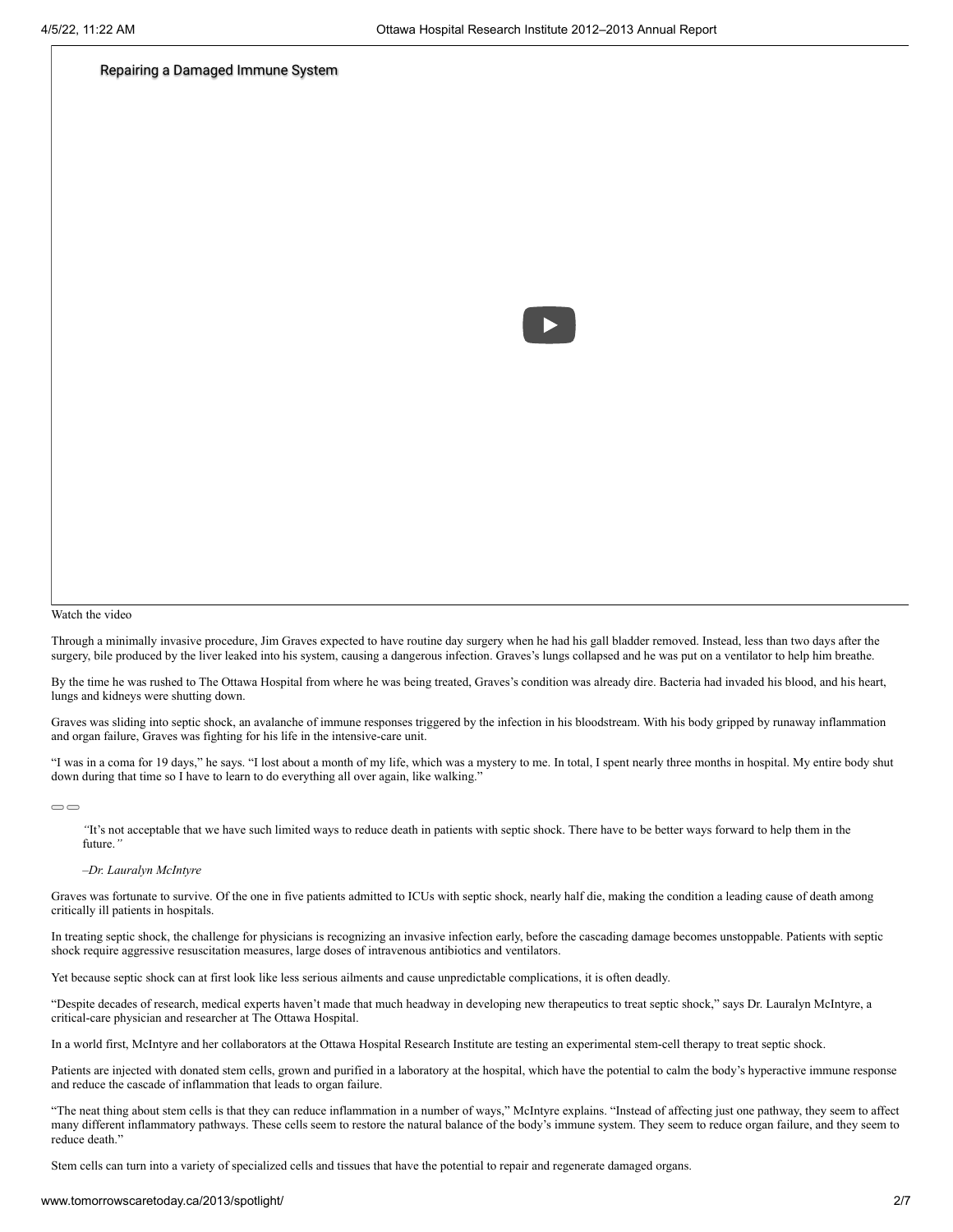Early results from animal studies even raise the possibility that the stem cells, derived from the bone marrow of healthy donors, could eliminate the bacteria that causes septic shock, although their impact on humans is not yet known. That's the focus of McIntyre's clinical trial, which will start with a safety evaluation in up to 15 patients.

#### $\bigcirc$

*"*I don't wish septic shock on anybody so I hope the researchers at the hospital are successful with their study.*"*

*–Jim Graves*

While it's theoretically possible to use a patient's own stem cells to repair damaged tissue, septic shock is such a quick and overwhelming illness that there is simply no time to harvest cells from someone with the infection.

McIntyre credits her colleagues at the Ottawa Hospital Research Institute, some of whom are leading stem-cells experts, for nurturing the idea of the experimental therapy. "The people I work with are committed to answering the big questions that could help our patients. But they also care about doing research correctly."

As with any research study, there are no guarantees that the lengthy testing will actually result in a beneficial treatment for patients. However, McIntyre remains optimistic. "That's the nature of medical discovery. I feel passionate that we need to push the boundaries and explore new ways to help patients," she says.

"It's not acceptable that we have such limited ways to reduce death in patients with septic shock. There have to be better ways forward to help them in the future."

Jim Graves is finally beginning the long road to recovery. With his wife, Frances, at his side, he has started learning to walk again.

"Getting my strength back has been very slow, but I'm grateful to be alive and I'm grateful for the excellent care that I got," says Graves. "I don't wish septic shock on anybody so I hope the researchers at the hospital are successful with their study."

### **Research for Tomorrow: Rebuilding a Damaged Heart**

To survive a heart attack is victory enough. To rebuild a heart once it has been damaged would be an extraordinary leap forward. Dr. Duncan Stewart, Chief Executive Officer of the Ottawa Hospital Researh Institute, is leading the world's first clinical trial of a genetically enhanced stem-cell therapy for heart-attack survivors.

In a mid-phase study of up to 100 volunteers, Stewart and his team are testing the ability of a patient's own stem cells, derived from blood, to repair damaged tissue caused by a heart attack. The key is genetically engineering the stem cells to have extra-strong healing powers. Previous studies have shown that while the human heart has the capacity to generate new muscle cells, that ability diminishes as people age, especially if they have suffered heart attacks.

"The stem cells that come from heart-attack survivors who are 60 or 70 years old don't have the same youth and potency as those from young, healthy adults," says Stewart. "Our strategy rejuvenates and restores the activity of these aging stem cells. We have shown that these 'rejuvenated' stem cells are better able to stimulate repair and can reduce scar tissue, which impairs the heart's ability to pump blood efficiently."

#### **Rapid Diagnosis, Reduced Anxiety:**

#### **Innovative Program Offers Fast-Track Results for Women at the Highest Risk of Breast Cancer**

 $\qquad \qquad \qquad \qquad \Box$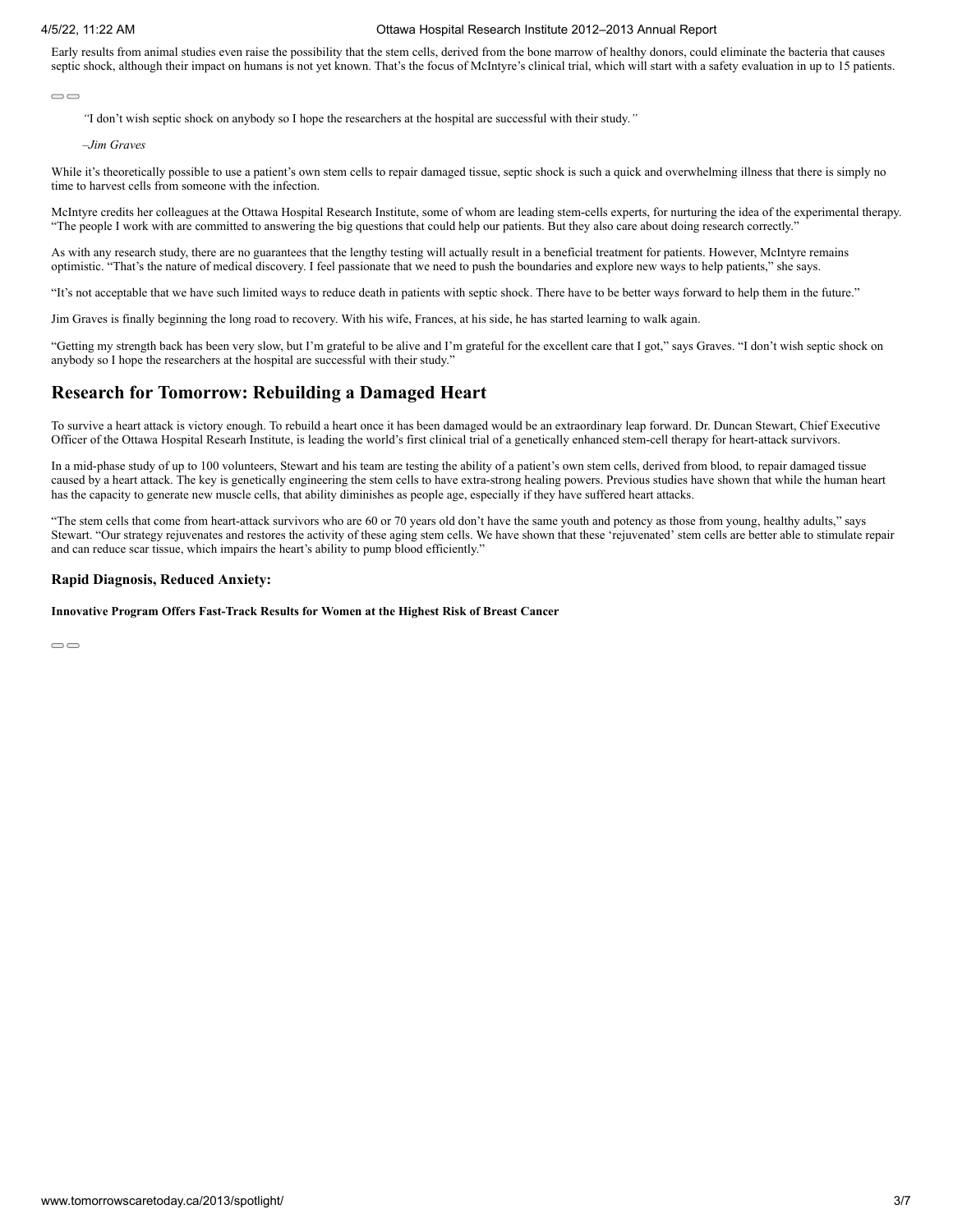When a mammogram reveals a suspicious lump, women often find themselves in a maddening state of uncertainty. Waiting months for the results of a breast biopsy can be every bit as stressful as finding out about a cancer diagnosis.

Dr. Angel Arnaout, a surgical oncologist at The Ottawa Hospital, is concerned that the stress and anxiety of waiting can make life a whole lot worse for patients and their families.

Arnaout believes Eastern Ontario women deserve better.

Over the past two years, she and her collaborators at the hospital's Women's Breast Health Centre have worked tirelessly to drive down diagnostic and surgical wait times for patients who are at the highest risk of developing breast cancer.

The rapid diagnosis and treatment program established by Arnaout's team has lowered wait times at every stage of the long, circuitous journey from diagnosis to surgery.

Of the 700 women treated at the centre every year, 200 have the type of abnormal mammogram that gives them at least a 90-per-cent risk of cancer. "These are the women who have the most urgent need for speedy diagnosis and treatment," says Arnaout.

The hospital already leads Ontario's 14 cancer centres in providing the fastest assessment and diagnosis for all women with abnormal mammograms. With Arnaout's fasttrack program, women in the highest risk group are getting diagnosed and treated even more quickly.

The faster access to care starts with a shorter wait for a diagnosis, which now takes an average of seven business days, a dramatic drop from 52 days in 2011. The second wait, from diagnosis to the first meeting with a surgeon, has fallen to an average of five days, down from 16. From there, the wait to surgery is now 24 days, down from an average of 31.

 $\bigcirc$ 

*"*Cancer is my reality now. It's the reality for a lot of women. So if we can find the safest, quickest, most efficient way of dealing with it and getting through it, I'm all for it.*"*

#### *–Cathy Crosthwait*

Of all the wait times, perhaps the most vexing for a majority of women is the time to diagnosis, which can take up to three months. That's because every woman with an abnormal mammogram must go through multiple tests to get a biopsy result.

Each step – diagnostic scans, biopsy, pathology – inevitably had its own waiting list, which has not traditionally been tracked. Only after all these tests are done do patients finally get a diagnosis – and an appointment with a surgeon to discuss treatment options.

The lengthy, seemingly haphazard journey can create efficiency gaps that contribute to longer wait times. It can also leave women feeling lost and neglected.

"During that whole time, somebody is waiting around, getting called back for another test, not knowing what's going on. And all that time, they're thinking that they're going to die from breast cancer," Arnaout explains. "That's just not right. I want to change processes so that I can reduce the anxiety of patients who are waiting for their diagnosis."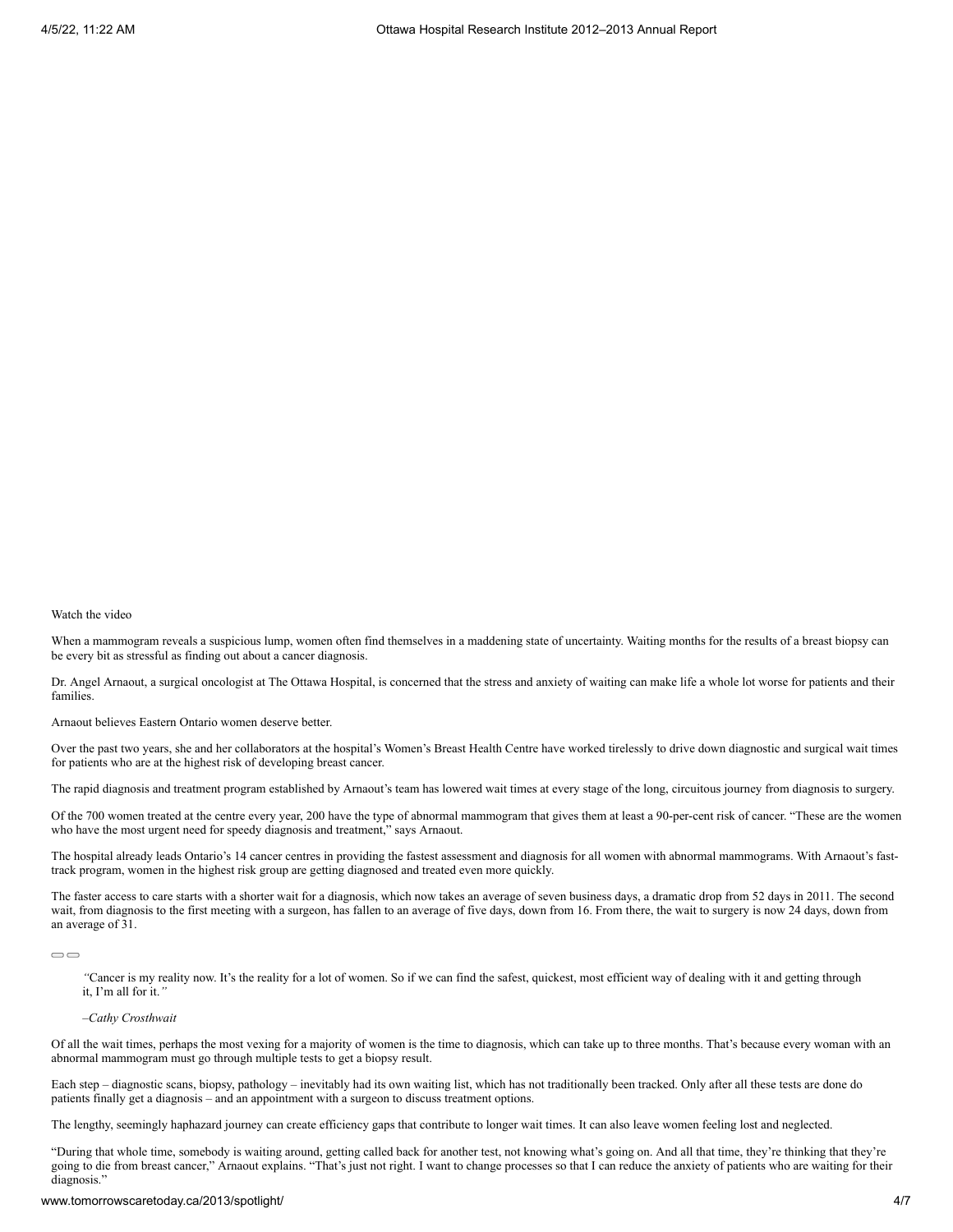Cathy Crosthwait was referred to the rapid diagnosis and treatment program and given her breast-cancer diagnosis within a week. She also benefited from speedy access to surgery after meeting with Arnaout, her surgeon.

"The fast-track care made sure that I was not forgotten," says Crosthwait. "Cancer is my reality now. It's the reality for a lot of women. So if we can find the safest, quickest, most efficient way of dealing with it and getting through it, I'm all for it."

Arnaout and her collaborators tackled the long wait times by creating a way of prioritizing appointments at every stage of the diagnostic journey. "Previously, we never triaged diagnostic tests," says Arnaout. "Now, we're moving the highest-risk women to the front of the line."

Another game-changer has been the assignment of a nurse to help patients navigate the system and close any efficiency gaps. The nurse makes sure that high-risk patients get the first available appointments and the fastest pathology results possible. She also staffs a helpline to answer patients' questions and provide them with information about what to expect at each of their appointments.

The counselling ensures that women are informed and prepared when they finally meet their surgeon, reducing the need for additional follow-up appointments.

Taken together, these deceptively simple interventions can shave weeks off the diagnostic journey. "We found that if the wait time for each was reduced somewhat, then the entire wait time was reduced dramatically," says Arnaout.

Crosthwait, a mother of three grown children, said getting a speedy diagnosis has given her and her family a sense of confidence in the health-care system. It has also allowed her to get on with her life.

"I have a family history of breast cancer so when I got the diagnosis, I was not in shock," says Crosthwait. "The main advantage is that I can reduce the anxiety of not knowing. And I can start doing other things before I have surgery, like spending time with my children and grandchild. Life doesn't stop because something bad happens. You have to be able to take what life gives you and move forward."

## **Research for Tomorrow: Can a Blood Thinner Also Fight Cancer?**

The weeks before and after surgery can make cancer patients feel like they're in medical limbo. No treatments are typically given out of concern that they could compromise a patient's ability to heal.

Increasingly, however, researchers believe this hands-off period could actually be prime time to test new cancer therapies. Dr. Rebecca Auer, a surgical oncologist at The Ottawa Hospital, is testing treatments that could stimulate a patient's immune system at a time when it is weakened, enabling cancer to grow and spread.

"The period around surgery is a golden opportunity for us to intervene and yet nothing is given," says Auer, who's also a scientist at the Ottawa Hospital Research Institute. "I think it's really important that we target new cancer therapies to that peri-operative period."

Auer and haematologist Dr. Marc Carrier have launched a "window-of-opportunity" study to test the tumour-fighting effects of low molecular-weight heparin, which has long been used as a blood thinner to prevent and treat blood clots. In animal studies, heparin has shown promising signs of preventing the spread of tumours by restoring balance to the body's wound-healing mechanisms, which often get hijacked by cancer cells, leading to metastasis.

The study, which will enrol up to 1,000 colon-cancer patients from across the country, will test the effectiveness of heparin when it's given as a preventive treatment in the weeks before and after cancer surgery.

#### **Healthier Moms, Healthier Babies:**

**Lives are Transformed at a Unique Inner-City Clinic for Pregnant Teens**

 $\bigcirc$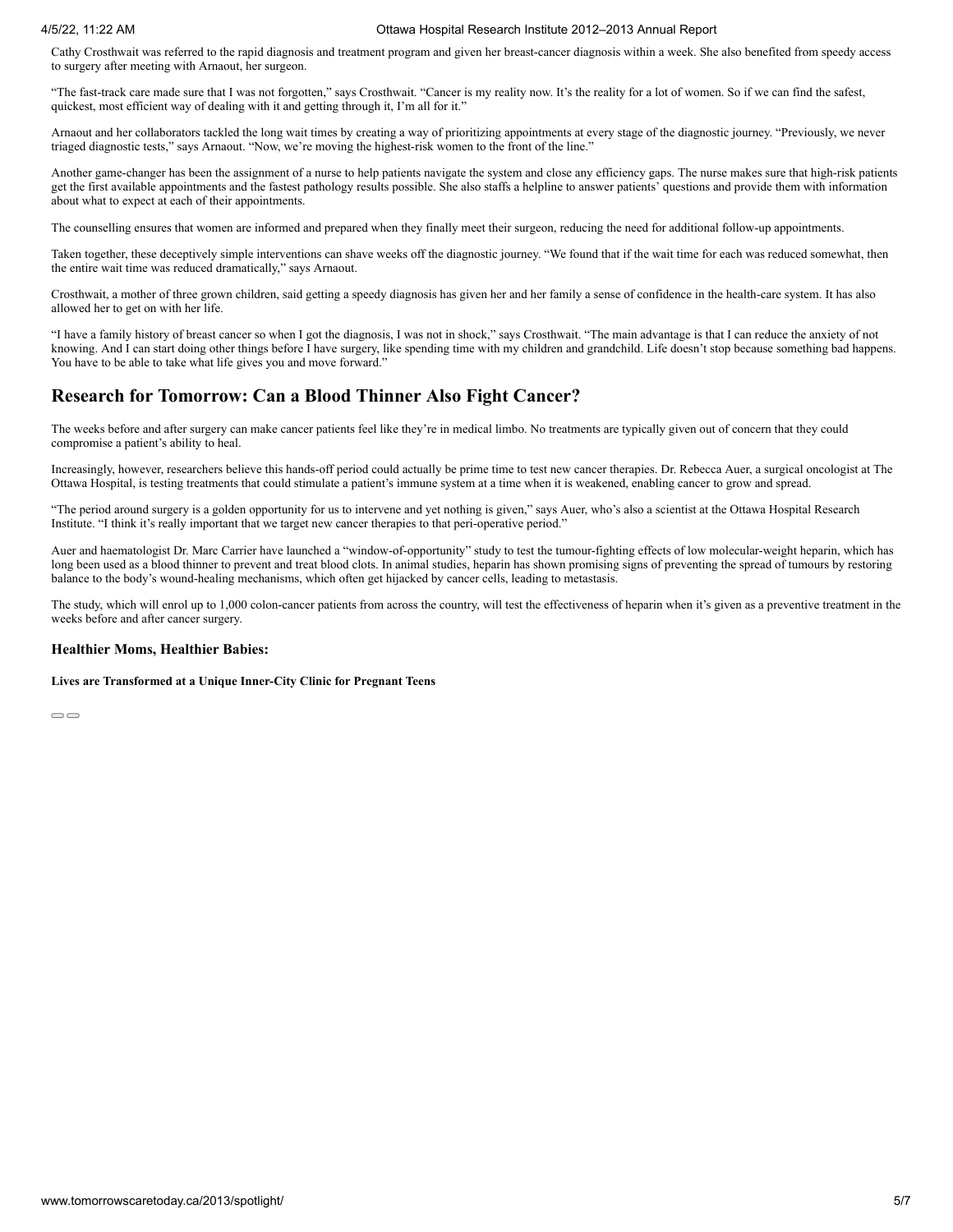At an age when most young women dream of going to the high-school prom, or getting their driver's licence, Adysan Vincent is preparing to have a baby.

Vincent, 16, learned that she was pregnant on the day of a scheduled tonsil surgery. A pre-operative pregnancy test came out positive, catching Vincent and her mother by surprise. The father of her child was just as shocked.

"I didn't know at the time that I was already two months pregnant," Vincent admits. "It took me another three months to decide I wanted to keep the baby."

The location makes the clinic easy and comfortable for teens to visit. While taking high-school courses at St. Mary's, provided by the Ottawa Catholic School Board, Vincent can take a short stroll down the hall for her appointments with Fleming.

 $\bigcirc$ 

Dr. Fleming's clinic is the only one of its kind in Canada.

Of the 42,000 Canadian teenagers who become pregnant every year, Vincent is among the four in 10 who choose to carry their babies to term.

On the advice of a friend, she started taking prenatal classes at the Young Parent Outreach Centre at St. Mary's Home, a refuge for pregnant teens as well as teen mothers and their newborns. The centre offers all kinds of wrap-around services under one roof, including parenting classes, a satellite high school and a shelter for pregnant teens who are homeless and need a safe place to stay.

At St. Mary's, Vincent met Dr. Nathalie Fleming, an obstetrician and gynecologist at The Ottawa Hospital.

Fleming runs a perinatal clinic at St. Mary's, making it the only one in Canada to be based, not at a hospital, but at a place where adolescent moms and moms-to-be gather. In effect, Fleming's clinic is a little piece of The Ottawa Hospital in the neighbourhood of Vanier, where St. Mary's Home is located.

 $\bigcirc$ 

*"*We're not waiting for them to come to us. We're actually bringing the medical care to them.*"*

*–Dr. Nathalie Fleming*

"I don't have to sit in a waiting room," says Vincent. "I just tell them to come and get me. That way, I can sit in class and do my work while I'm waiting."

By simply basing her clinic out of a teen-friendly centre, Fleming has cultivated the loyalty and trust of her patients, who see her early and often, especially during the crucial first months of pregnancy.

In contrast, pregnant teens who must travel to hospitals or doctors' offices often delay getting prenatal care.

By the time they see a doctor, many are well into their second or third trimester. The delay puts the women and their unborn children at higher risk of developing serious health complications.